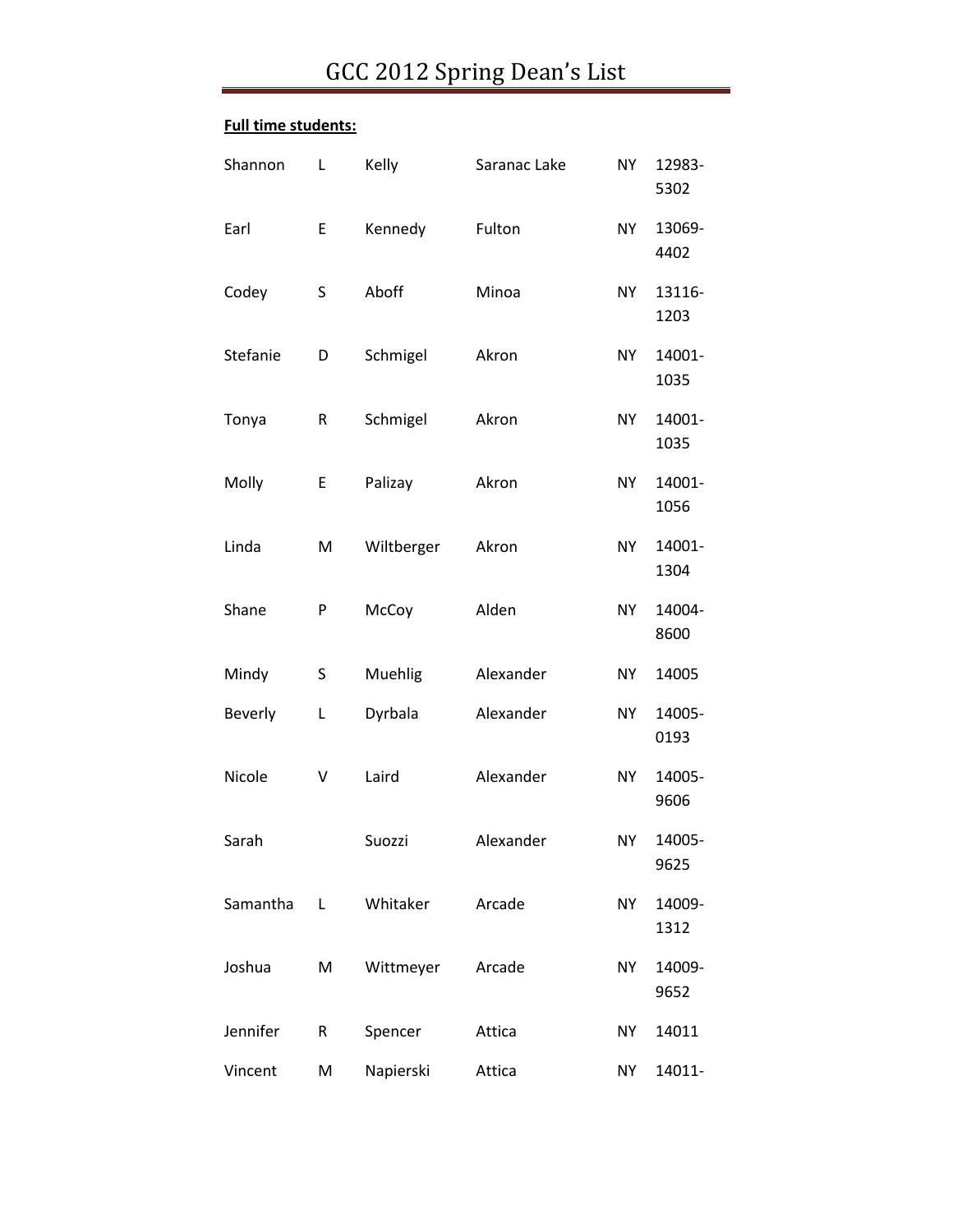|           |   |                 |                |           | 1004           |
|-----------|---|-----------------|----------------|-----------|----------------|
| Kasey     | M | Edwards         | Attica         | NY        | 14011-<br>1020 |
| Zachary   | Τ | Fleiss          | Attica         | NY        | 14011-<br>1107 |
| Edward    | J | Fronczak        | Attica         | NY.       | 14011-<br>1120 |
| Holley    | E | Richardson      | Attica         | NY        | 14011-<br>9404 |
| Matthew   | C | Curtis          | Attica         | NY        | 14011-<br>9601 |
| Chad      | Η | Rengert         | Attica         | <b>NY</b> | 14011-<br>9711 |
| Staci     | L | Casper          | <b>Basom</b>   | NY.       | 14013-<br>9770 |
| Andrew    | J | Greene          | <b>Basom</b>   | NY        | 14013-<br>9777 |
| Samantha  | M | <b>Brenkus</b>  | Batavia        | NY        | 14020          |
| Vanessa   | L | Eastman         | Batavia        | <b>NY</b> | 14020          |
| Dakota    | J | Nicholson       | Batavia        | NY        | 14020-<br>1110 |
| Leah      | E | Mruczek         | <b>Batavia</b> | NY I      | 14020-<br>1163 |
| Amber     | L | Sharick         | Batavia        | <b>NY</b> | 14020-<br>1210 |
| Nikhil    | D | Rathod          | Batavia        | <b>NY</b> | 14020-<br>1216 |
| Katherine | S | <b>Stresing</b> | Batavia        | <b>NY</b> | 14020-<br>1308 |
| Andrew    | S | Maxwell         | Batavia        | NY        | 14020-         |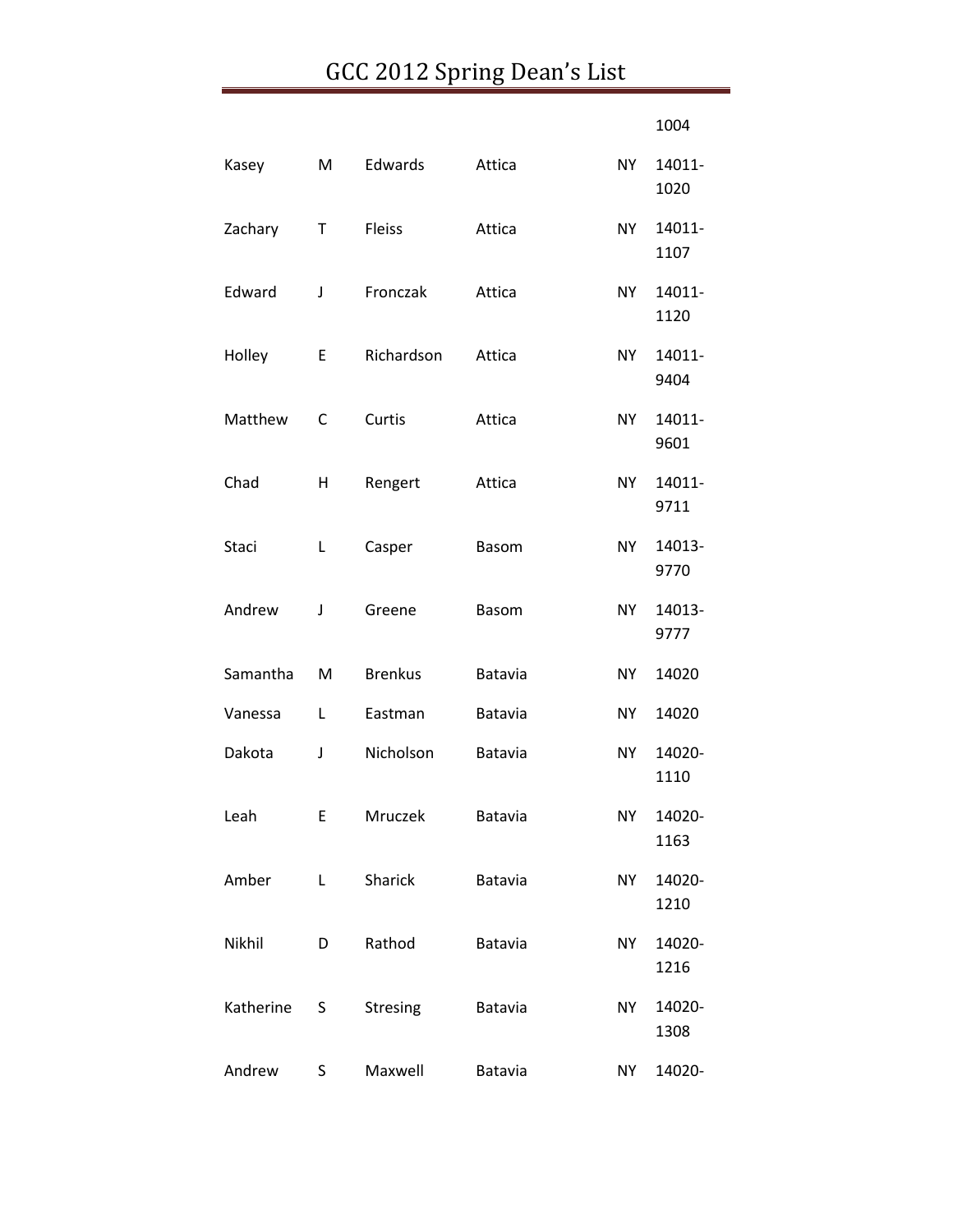|                 |             |                   |                |           | 1412           |
|-----------------|-------------|-------------------|----------------|-----------|----------------|
| Christophe<br>r | P           | Chapman           | Batavia        | NY        | 14020-<br>1717 |
| Justin          | M           | Perry             | Batavia        | <b>NY</b> | 14020-<br>1745 |
| Joshua          | $\mathsf J$ | McCarthy          | Batavia        | NY        | 14020-<br>1801 |
| Dylan           | J           | Goodsell          | Batavia        | <b>NY</b> | 14020-<br>2003 |
| Jared           | R           | <b>Burns</b>      | Batavia        | <b>NY</b> | 14020-<br>2313 |
| Rebecca         | E           | Gouger            | Batavia        | <b>NY</b> | 14020-<br>2320 |
| Suzanne         | M           | Smith             | Batavia        | <b>NY</b> | 14020-<br>2405 |
| Stephanie       | M           | Volpe             | Batavia        | NY        | 14020-<br>2410 |
| Emily           | A           | Davis             | Batavia        | <b>NY</b> | 14020-<br>2413 |
| Katlyn          | A           | Pietrzykowsk<br>i | Batavia        | <b>NY</b> | 14020-<br>2810 |
| Corey           | J           | Kocent            | Batavia        | <b>NY</b> | 14020-<br>2918 |
| Melissa         | М           | Plath             | <b>Batavia</b> | <b>NY</b> | 14020-<br>2921 |
| Joliene         | E           | Crandall          | Batavia        | <b>NY</b> | 14020-<br>2943 |
| Tina            | M           | Hartgrove         | Batavia        | <b>NY</b> | 14020-<br>2944 |
| Charles         | C           | Foley             | Batavia        | <b>NY</b> | 14020-<br>3004 |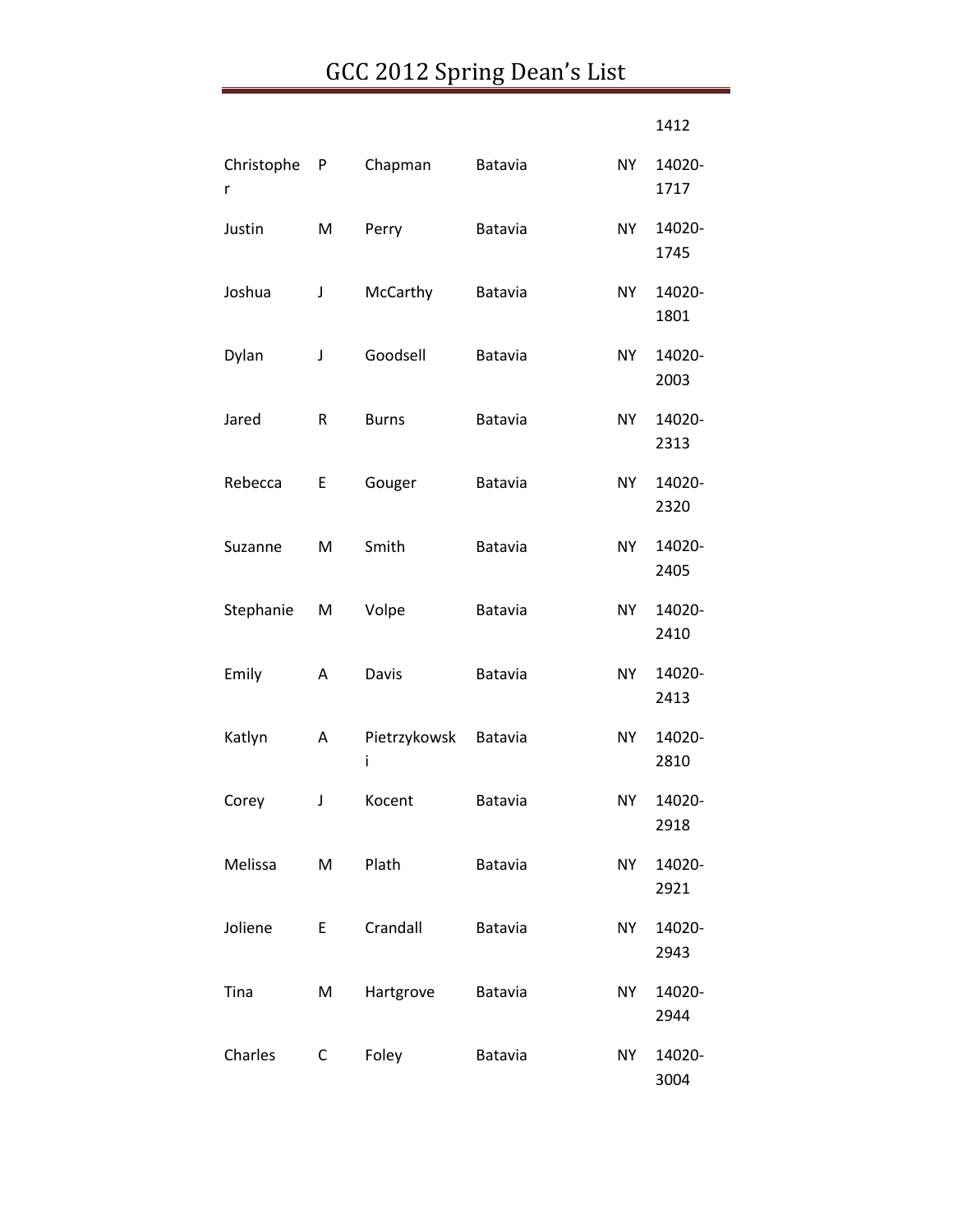| Cody      | M        | McNally    | Batavia      | <b>NY</b> | 14020-<br>3005 |
|-----------|----------|------------|--------------|-----------|----------------|
| Jonathon  | M        | Ryan       | Batavia      | <b>NY</b> | 14020-<br>3012 |
| Jillian   | К        | Forti      | Batavia      | <b>NY</b> | 14020-<br>3503 |
| Aggie     | L        | Robinson   | Batavia      | <b>NY</b> | 14020-<br>3540 |
| Quinnette | S        | Johnson    | Batavia      | <b>NY</b> | 14020-<br>3553 |
| Deanna    | Г        | Johnston   | Batavia      | <b>NY</b> | 14020-<br>3702 |
| Amy       | Lyn<br>n | Brown      | Batavia      | <b>NY</b> | 14020-<br>9107 |
| Thomas    | J        | Weichman   | Batavia      | <b>NY</b> | 14020-<br>9471 |
| Genevieve | M        | Shea       | Batavia      | <b>NY</b> | 14020-<br>9514 |
| Daniel    | E        | Dawson     | Batavia      | NY.       | 14020-<br>9622 |
| Allison   | M        | Luckenbach | Batavia      | <b>NY</b> | 14020-<br>9755 |
| Jennifer  | L        | Curry      | Batavia      | <b>NY</b> | 14020-<br>9784 |
| Rose      | M        | Fitzgerald | <b>Bliss</b> | <b>NY</b> | 14024-<br>9739 |
| Marcy     | J        | Souter     | <b>Bliss</b> | <b>NY</b> | 14024-<br>9779 |
| Timothy   | J        | Uhteg      | Chaffee      | <b>NY</b> | 14030-<br>9736 |
| Laura     | M        | Holovics   | Corfu        | <b>NY</b> | 14036-         |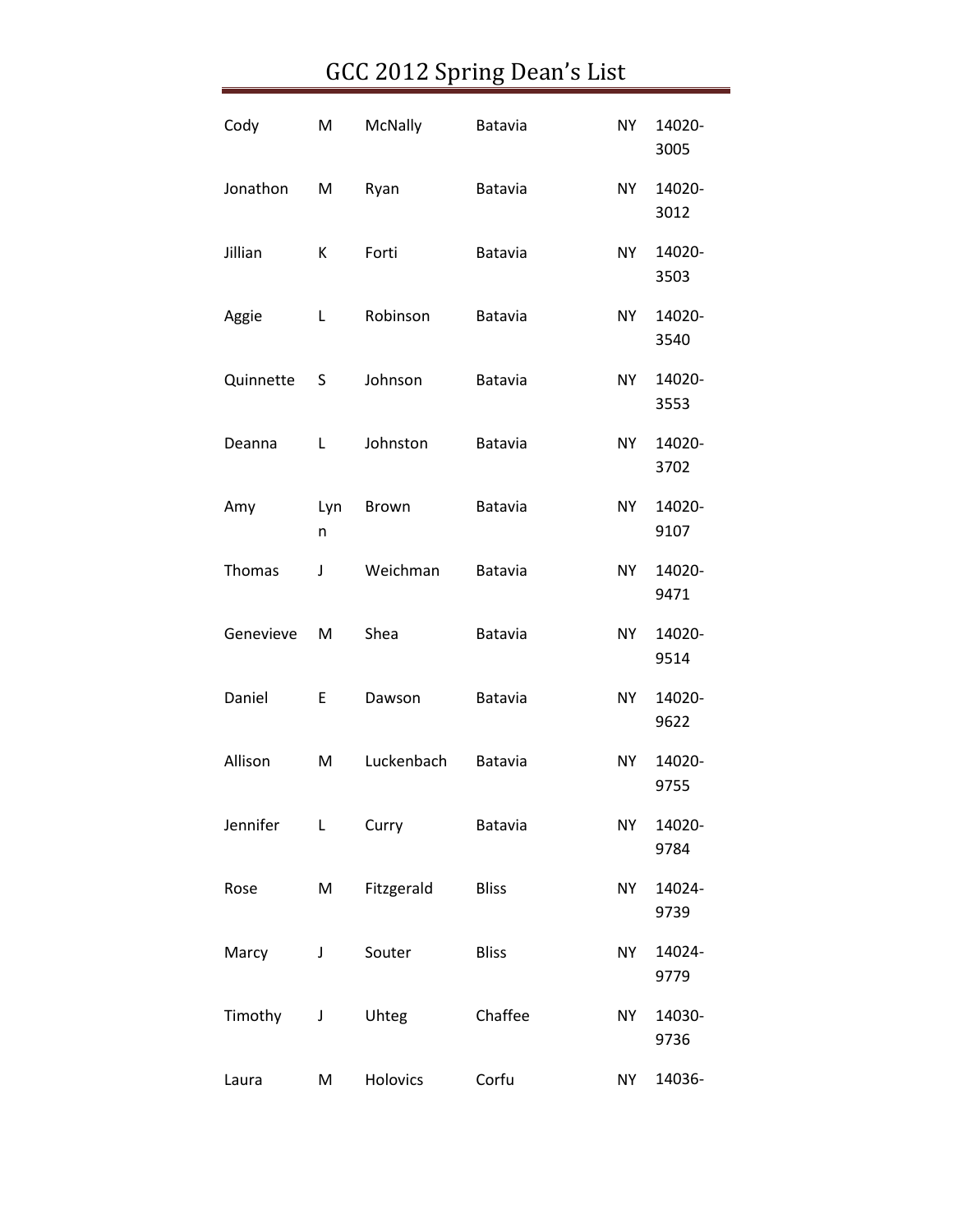|                 |   |             |                         |           | 9531           |
|-----------------|---|-------------|-------------------------|-----------|----------------|
| Michelle        | M | Waldo       | Darien Center           | NY.       | 14040-<br>9731 |
| James           | Г | Odell       | Darien Center           | NY.       | 14040-<br>9742 |
| Tyler           | S | Smith       | Delevan                 | NΥ        | 14042          |
| Jacqueline      |   | Zirilli     | Depew                   | NY.       | 14043-<br>3618 |
| Lauren          | D | Hughes      | Elba                    | <b>NY</b> | 14058-<br>9733 |
| Michael         | A | Albini      | Elma                    | NY.       | 14059-<br>9524 |
| Jacob           |   | Klimeck     | Farmersville<br>Station | <b>NY</b> | 14060-<br>9707 |
| Grace           | P | Henry       | Freedom                 | NY        | 14065-<br>9730 |
| Rana            | L | Fiske       | Freedom                 | NΥ        | 14065-<br>9754 |
| Susan           | L | Stetzel     | Gainesville             | NY.       | 14066          |
| Jessica         | J | Tonkery     | Gainesville             | NY        | 14066-<br>9787 |
| Heather         | M | Schneider   | Holland                 | NΥ        | 14080          |
| Evan            | J | Church      | Java Center             | <b>NY</b> | 14082-<br>9602 |
| Nancy           | Α | Cox         | Java Center             | NY        | 14082-<br>9614 |
| Christophe<br>r | J | Grzelewski  | Lancaster               | <b>NY</b> | 14086-<br>1228 |
| Dana            | L | Rosentreter | Lyndonville             | NY        | 14098          |
| Julie           |   | Totaro      | Lyndonville             | NY        | 14098-         |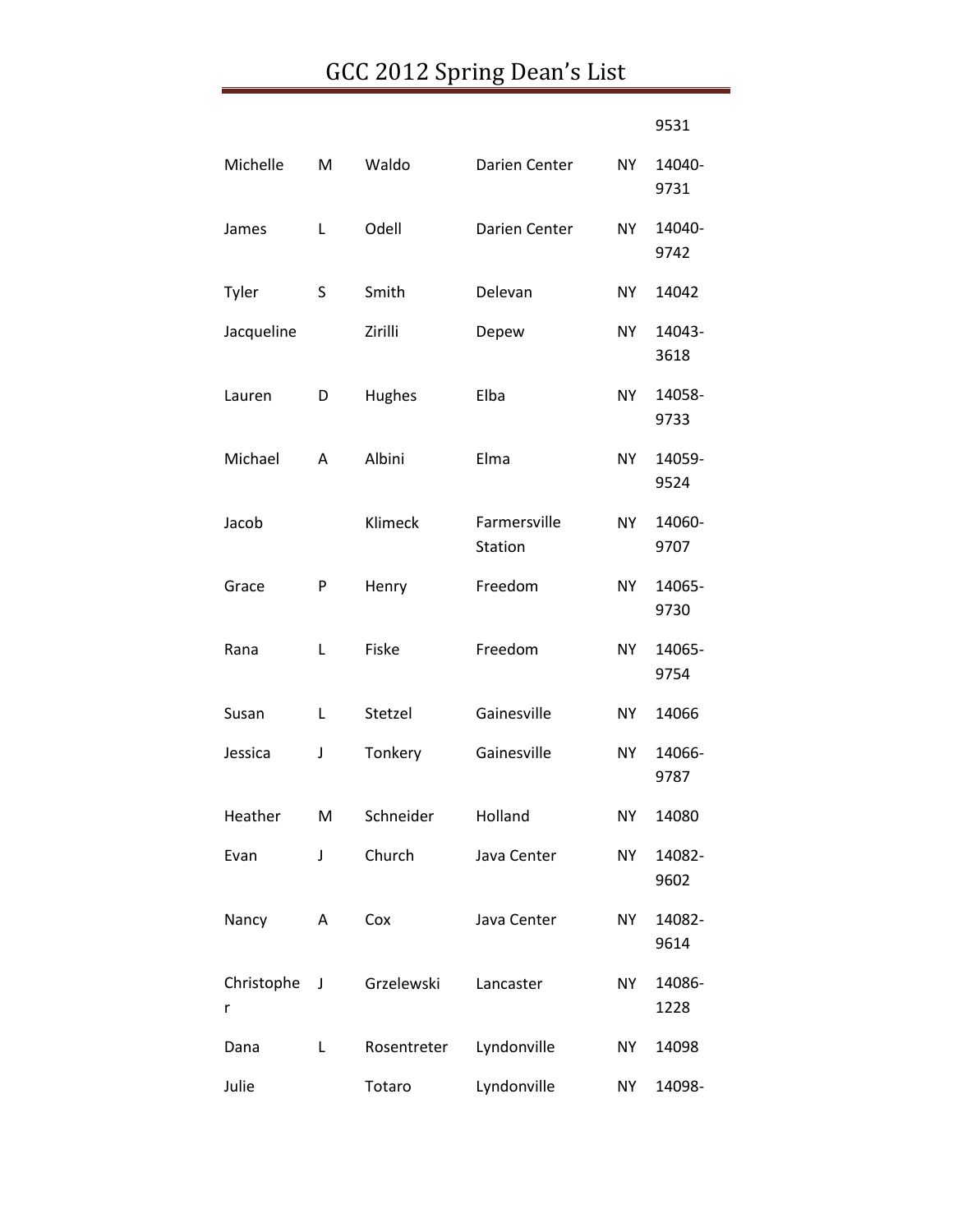|               |   |                |             |           | 9670           |
|---------------|---|----------------|-------------|-----------|----------------|
| Sarah         | E | Newman         | Lyndonville | <b>NY</b> | 14098-<br>9695 |
| Erin          | F | <b>Bradley</b> | Lyndonville | <b>NY</b> | 14098-<br>9786 |
| Adam          | С | Fuller         | Machias     | NY.       | 14101-<br>9768 |
| Kevin         | M | McMullen       | Medina      | <b>NY</b> | 14103-<br>1008 |
| Amy           | E | Jackson        | Medina      | <b>NY</b> | 14103-<br>1236 |
| Robert        | M | Guzik          | Medina      | <b>NY</b> | 14103-<br>1249 |
| Cindy         | M | Watson         | Medina      | NY        | 14103-<br>1536 |
| Devon         | Г | Heveron        | Medina      | <b>NY</b> | 14103-<br>1547 |
| Crystal       | M | Petry          | Medina      | <b>NY</b> | 14103-<br>1820 |
| Rebecca       |   | Reigle         | Medina      | NY.       | 14103-<br>9200 |
| <b>Bonnie</b> | I | Fearby         | Medina      | <b>NY</b> | 14103-<br>9422 |
| Taylor        | N | Cotriss        | Medina      | <b>NY</b> | 14103-<br>9557 |
| Michelle      | R | Rotoli         | Medina      | <b>NY</b> | 14103-<br>9740 |
| Tiffany       | Α | Cree           | Medina      | NY.       | 14103-<br>9796 |
| Carey         | Α | Drum           | Middleport  | NY.       | 14105-<br>1223 |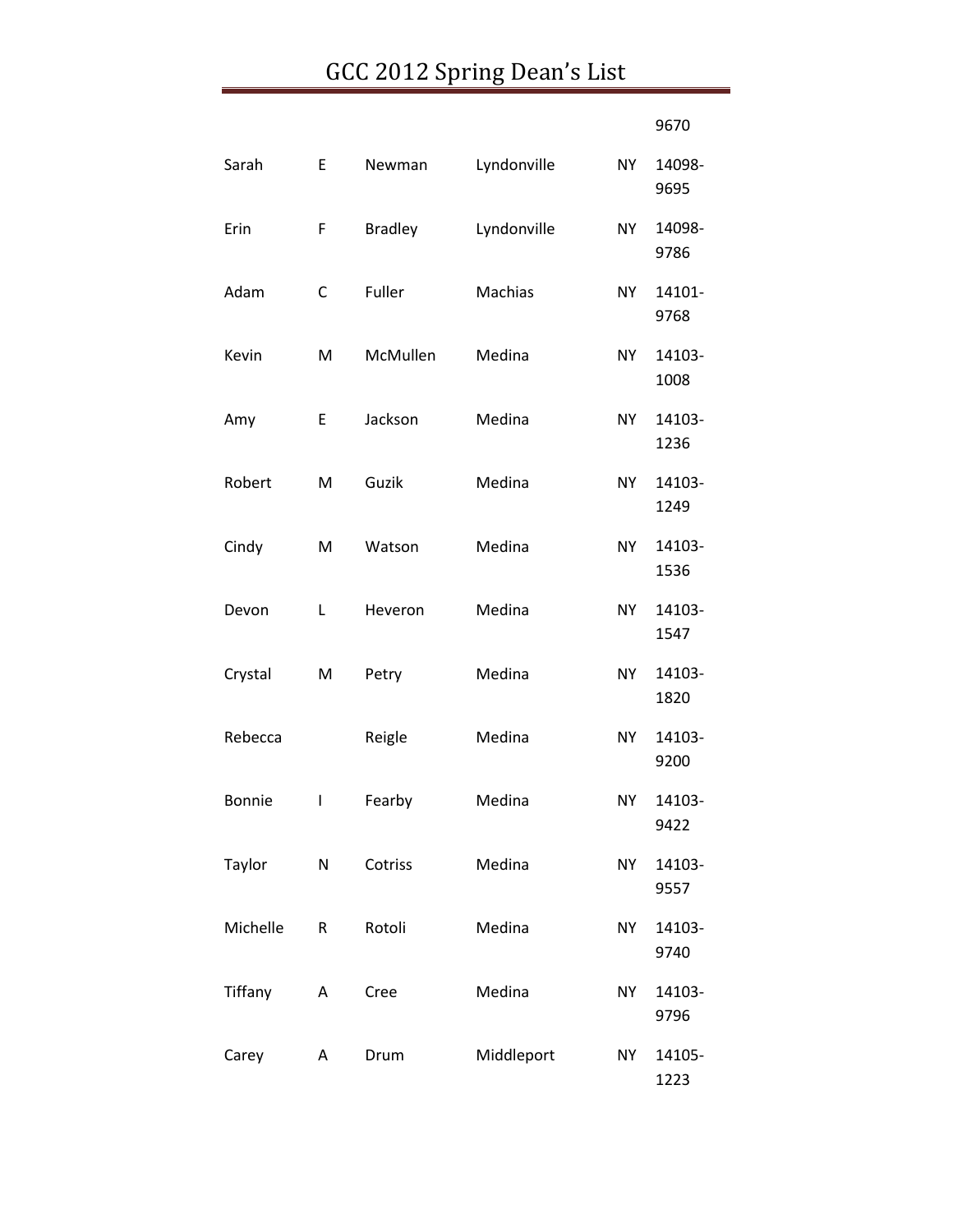| Lauren        | P           | Prims     | North<br>Tonawanda  | <b>NY</b> | 14120-<br>1703 |
|---------------|-------------|-----------|---------------------|-----------|----------------|
| Alyssa        | R           | Esola     | Oakfield            | <b>NY</b> | 14125-<br>1108 |
| Cady          | E           | Glor      | Oakfield            | <b>NY</b> | 14125-<br>1143 |
| Zaneb         |             | Silmi     | Oakfield            | <b>NY</b> | 14125-<br>1214 |
| Katie         | Г           | Engle     | Oakfield            | <b>NY</b> | 14125-<br>9745 |
| James         | M           | Draper    | <b>Orchard Park</b> | <b>NY</b> | 14127-<br>2659 |
| Keri          | L           | Comstock  | Pike                | <b>NY</b> | 14130          |
| Summer        | I           | Carter    | Pike                | <b>NY</b> | 14130-<br>0105 |
| Abigail       | S           | Rocque    | <b>Silver Creek</b> | <b>NY</b> | 14136-<br>1630 |
| Julia         | Α           | Chojnacki | Varysburg           | <b>NY</b> | 14167-<br>9616 |
| <b>Travis</b> | Α           | Almeter   | Varysburg           | <b>NY</b> | 14167-<br>9620 |
| Lynn          | M           | Beeley    | Varysburg           | NY        | 14167-<br>9631 |
| Eleanor       | $\mathsf J$ | Grugel    | Varysburg           | <b>NY</b> | 14167-<br>9775 |
| Tammy         | L           | Capozzi   | <b>Buffalo</b>      | <b>NY</b> | 14220-<br>2132 |
| Amanda        | M           | Scherer   | Cheektowaga         | <b>NY</b> | 14225-<br>2726 |
| Nicole        | L           | Struble   | Albion              | <b>NY</b> | 14411-<br>1105 |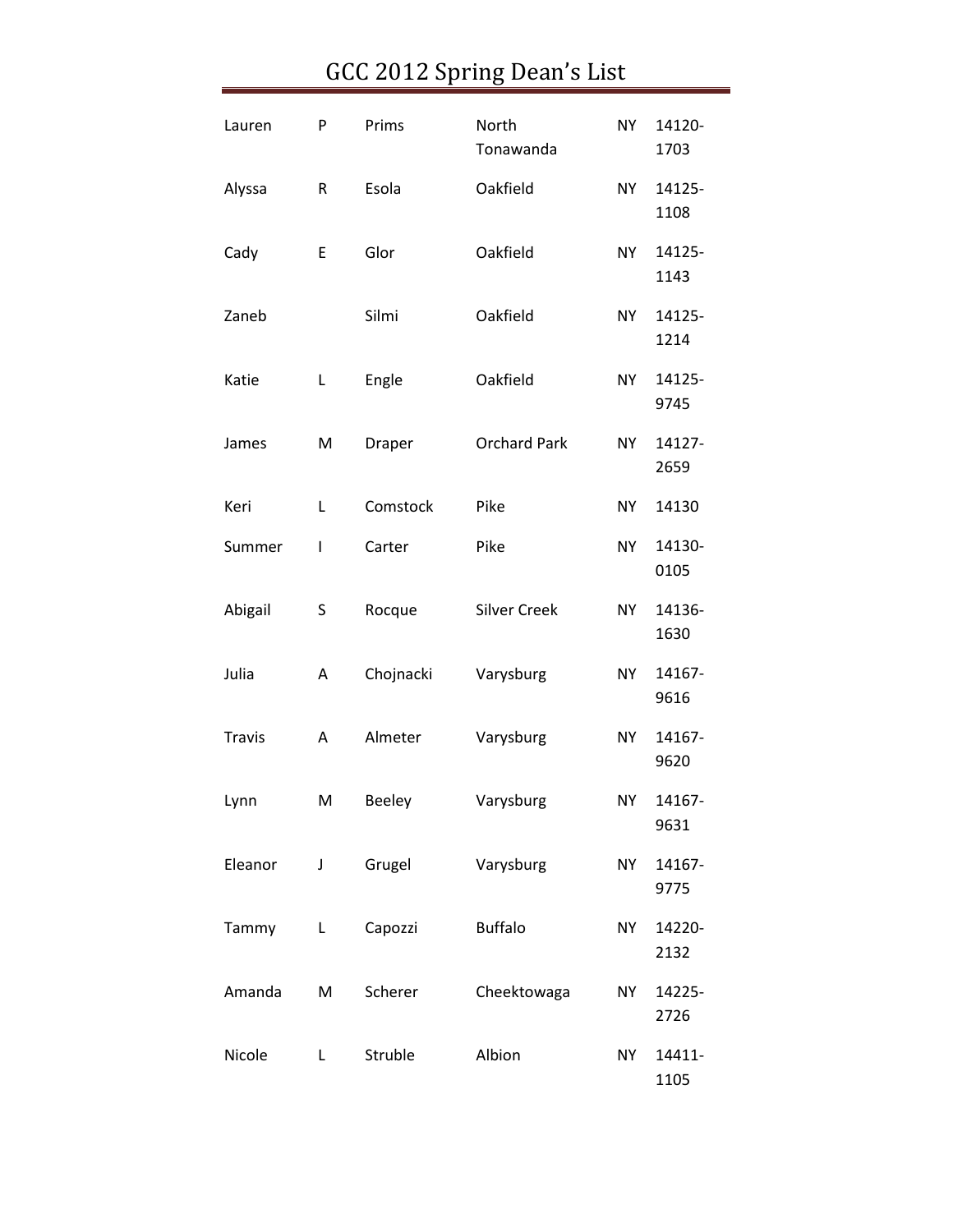| Andrea         | N | Skowneski    | Albion    | <b>NY</b> | 14411-<br>1547 |
|----------------|---|--------------|-----------|-----------|----------------|
| Stacy          | L | Daniels      | Albion    | <b>NY</b> | 14411-<br>1615 |
| Alexander      | M | Lombard      | Albion    | <b>NY</b> | 14411-<br>1632 |
| Ivan           | C | Madafferi    | Albion    | <b>NY</b> | 14411-<br>9106 |
| Melanie        | M | Rotoli       | Albion    | <b>NY</b> | 14411-<br>9135 |
| Tyler          | M | Smarpat      | Albion    | <b>NY</b> | 14411-<br>9545 |
| Seth           |   | Narburgh     | Albion    | <b>NY</b> | 14411-<br>9775 |
| Joshua         | R | Priest       | Avon      | <b>NY</b> | 14414-<br>9770 |
| Ashley         | A | Spangenburg  | Bergen    | <b>NY</b> | 14416          |
| Jason          | L | <b>Birch</b> | Bergen    | NY        | 14416-<br>9336 |
| Luke           | S | Stacy        | Bergen    | <b>NY</b> | 14416-<br>9424 |
| Amanda-<br>Kay | M | Sands        | Bergen    | NY .      | 14416-<br>9529 |
| Jeanette       | S | Menzie       | Bergen    | <b>NY</b> | 14416-<br>9573 |
| Garrett        | Α | MacDonald    | Bergen    | <b>NY</b> | 14416-<br>9736 |
| Amanda         | M | Stoick       | Brockport | <b>NY</b> | 14420-<br>1027 |
| <b>Brandy</b>  | V | Wynn         | Brockport | NY        | 14420-<br>1141 |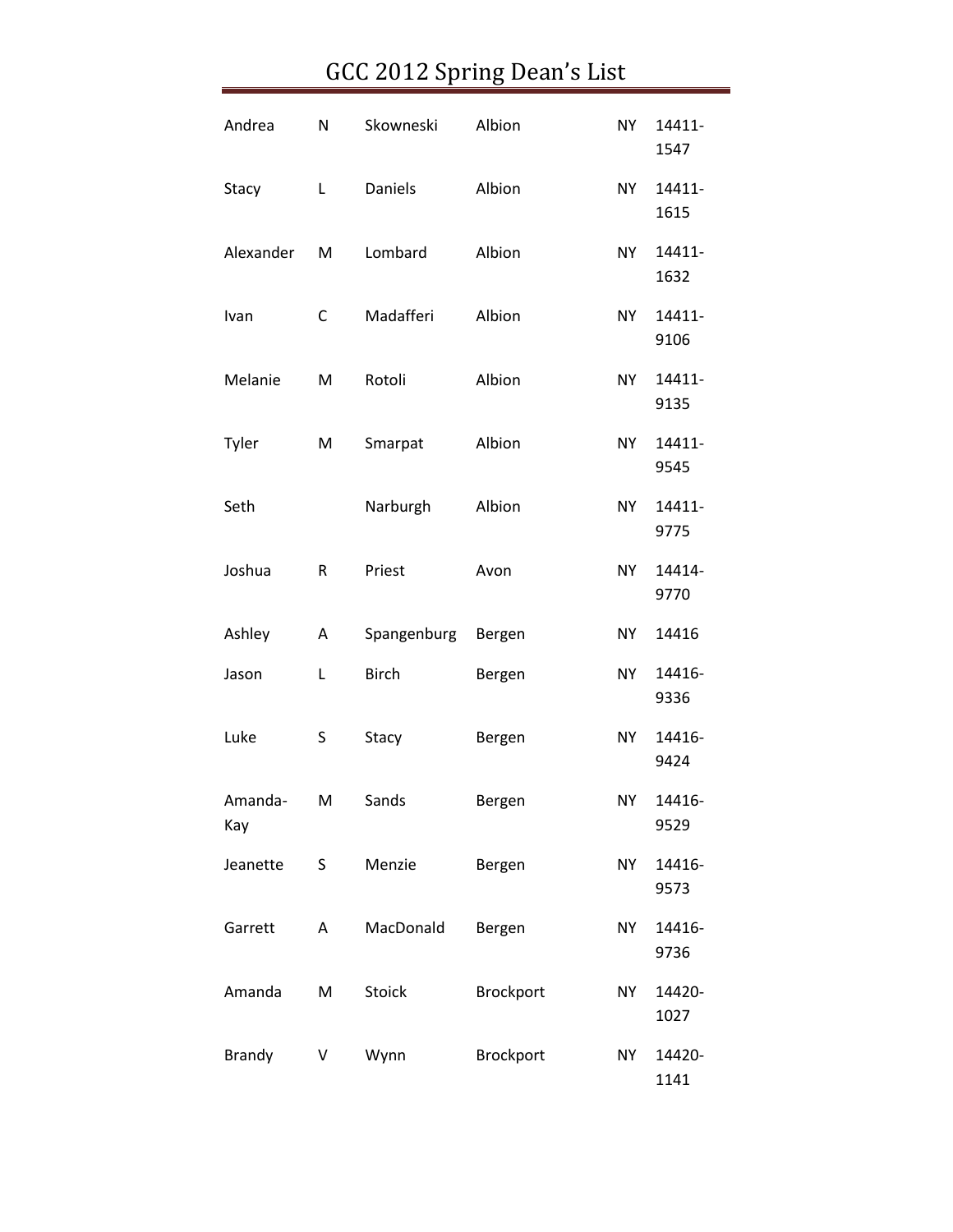| John      | M | <b>Simaitis</b> | Brockport   | <b>NY</b> | 14420-<br>2534 |
|-----------|---|-----------------|-------------|-----------|----------------|
| Kimberly  | Α | Decker          | Brockport   | <b>NY</b> | 14420-<br>3000 |
| Marian    | А | Smith           | Brockport   | <b>NY</b> | 14420-<br>9465 |
| Reed      | Α | Olmstead        | Byron       | <b>NY</b> | 14422-<br>9544 |
| Morgan    | L | Midwick         | Byron       | <b>NY</b> | 14422-<br>9573 |
| McKenna   | К | Downey          | Byron       | <b>NY</b> | 14422-<br>9734 |
| Charlotte | J | Donahue         | Byron       | <b>NY</b> | 14422-<br>9759 |
| Benjamin  | R | Quinn           | Caledonia   | <b>NY</b> | 14423-<br>1035 |
| Jamie     | L | laniro          | Caledonia   | <b>NY</b> | 14423-<br>1212 |
| Matthew   | P | Gardner         | Castile     | <b>NY</b> | 14427-<br>9643 |
| Christina | M | Adams           | Churchville | <b>NY</b> | 14428-<br>9416 |
| Heather   | L | Greene          | Dansville   | <b>NY</b> | 14437-<br>1414 |
| Robert    | J | Jackson         | Dansville   | <b>NY</b> | 14437-<br>1546 |
| Tyler     | J | LeBoeuf         | Dansville   | NY        | 14437-<br>1728 |
| Kirsten   | N | Fox             | Dansville   | <b>NY</b> | 14437-<br>1740 |
| Jason     | W | LeBar           | Dansville   | NY        | 14437-         |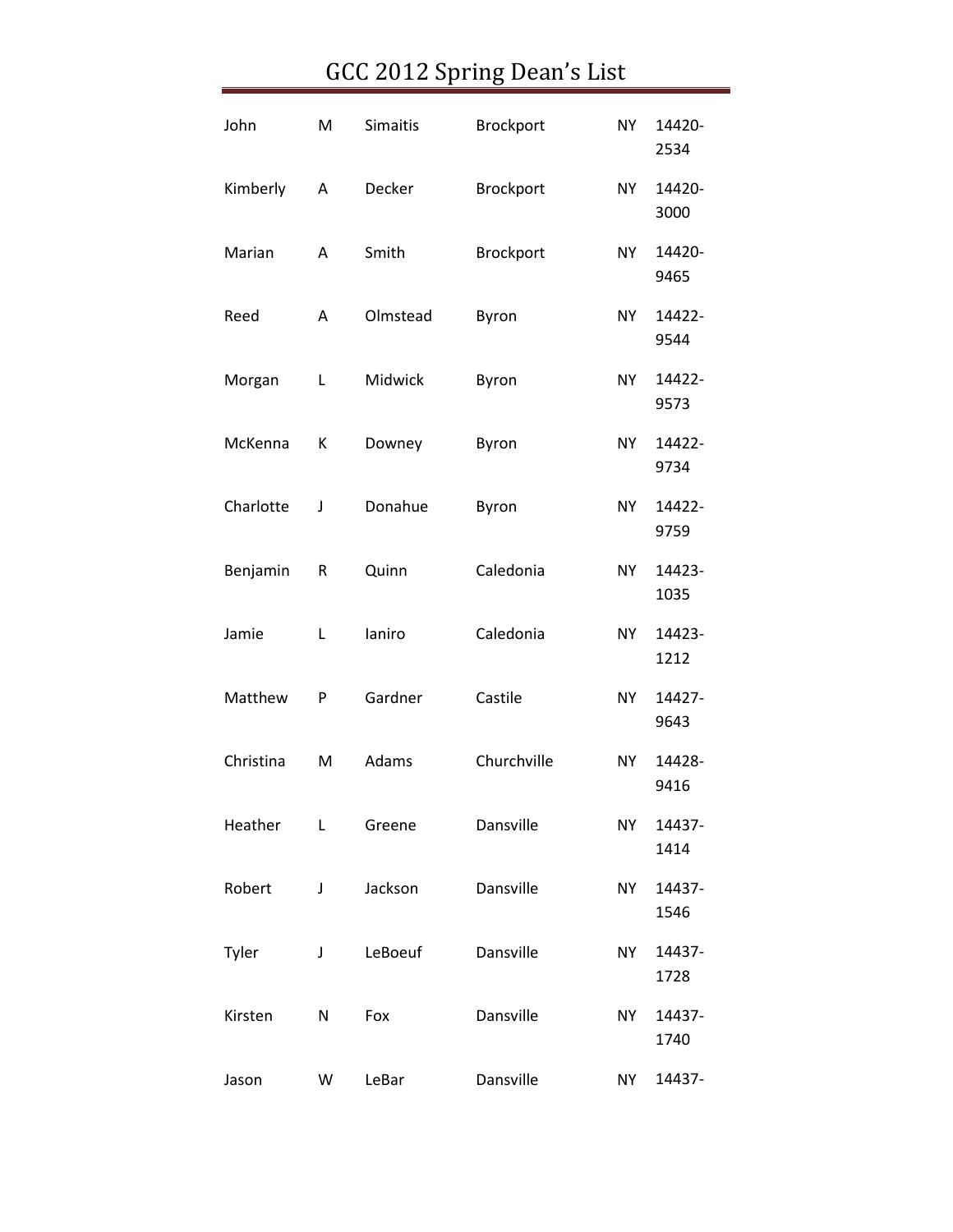|               |              |             |           |           | 1756           |
|---------------|--------------|-------------|-----------|-----------|----------------|
| Todd          | J            | Trapper     | Dansville | <b>NY</b> | 14437-<br>8901 |
| Larry         | W            | Markle      | Dansville | <b>NY</b> | 14437-<br>9742 |
| Suzanne       |              | Haywood     | Dansville | NY        | 14437-<br>9764 |
| Danielle      | M            | Oney        | Dansville | <b>NY</b> | 14437-<br>9781 |
| <b>Brooke</b> | E            | Thaxton     | Geneseo   | <b>NY</b> | 14454-<br>1182 |
| Justine       | N            | Jensen      | Hamlin    | <b>NY</b> | 14464-<br>9561 |
| Alayna        | N            | Zimbrich    | Hilton    | <b>NY</b> | 14468-<br>1076 |
| Danielle      | С            | Dyminski    | Hilton    | <b>NY</b> | 14468-<br>9519 |
| Timothy       | I            | Moore       | Holley    | <b>NY</b> | 14470-<br>9018 |
| Joshua        | A            | LoBello     | Holley    | NY.       | 14470-<br>9022 |
| Arthur        | J            | Gminski     | Holley    | <b>NY</b> | 14470-<br>9354 |
| Lexie         | A            | MacLarty    | Holley    | <b>NY</b> | 14470-<br>9367 |
| Douglas       | E            | Sommerfeldt | Holley    | <b>NY</b> | 14470-<br>9731 |
| Kayleigh      |              | Moore       | Honeoye   | <b>NY</b> | 14471-<br>9540 |
| Tiffany       | $\mathbf{L}$ | Keiffer     | Kent      | <b>NY</b> | 14477-<br>9725 |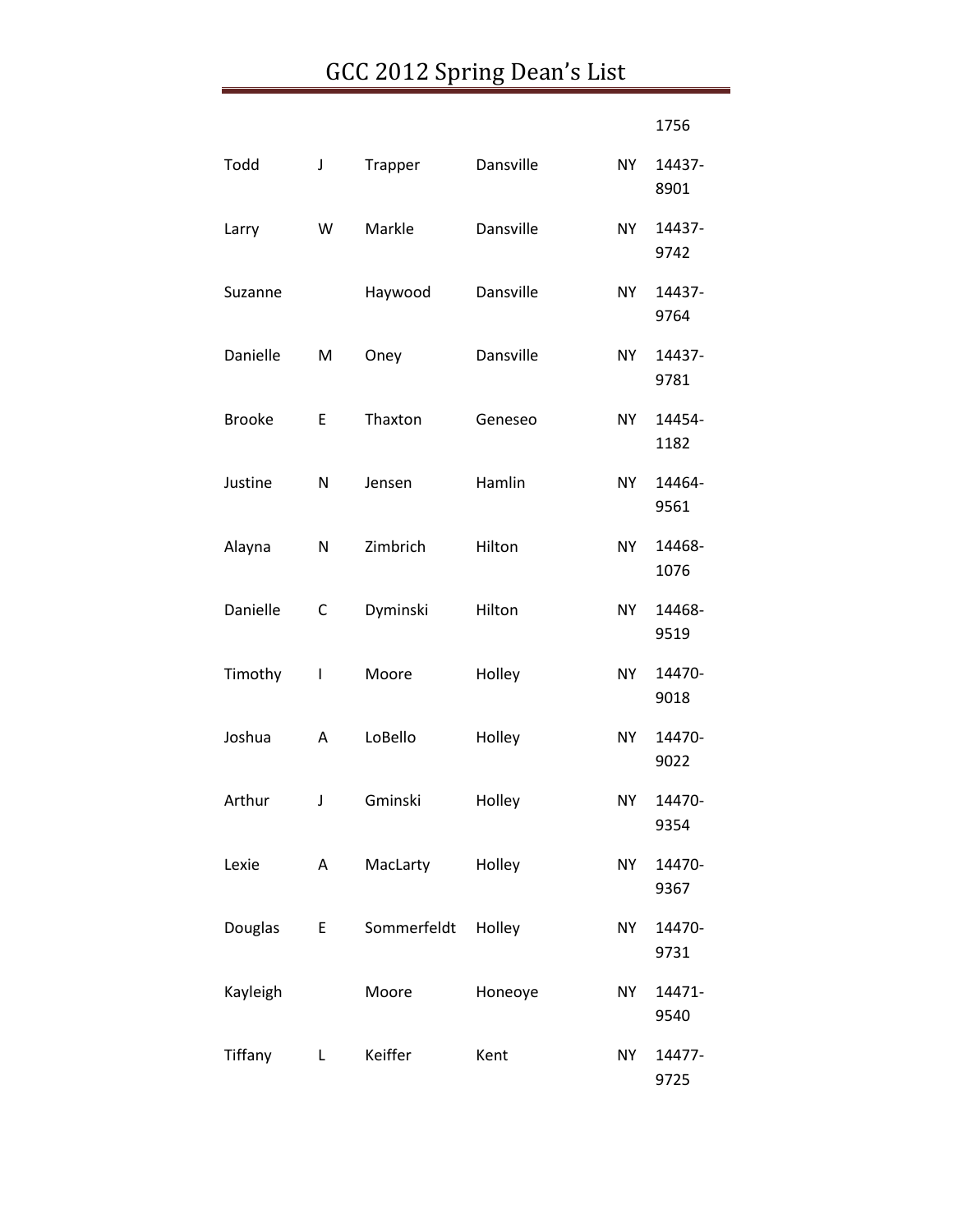| <b>Brittany</b> | R | Jason     | Kent                | <b>NY</b> | 14477-<br>9764 |
|-----------------|---|-----------|---------------------|-----------|----------------|
| Sara            | Α | Warner    | Lakeville           | <b>NY</b> | 14480-<br>9707 |
| Cali            | R | Hauslauer | Leicester           | <b>NY</b> | 14481-<br>9732 |
| Patrick         | В | Barnhardt | Leicester           | <b>NY</b> | 14481-<br>9776 |
| Corrie          | R | Doeller   | Le Roy              | <b>NY</b> | 14482-<br>1022 |
| Debra           | M | McKnight  | Le Roy              | <b>NY</b> | 14482-<br>1327 |
| Rachael         | Г | Panepento | Le Roy              | <b>NY</b> | 14482-<br>9122 |
| Janelle         | E | Jansen    | Lima                | <b>NY</b> | 14485-<br>9412 |
| Valerie         | L | Miller    | Lima                | <b>NY</b> | 14485-<br>9573 |
| Michael         | J | Garrison  | Livonia             | <b>NY</b> | 14487          |
| Michelle        | M | Wolter    | Livonia             | <b>NY</b> | 14487          |
| Melissa         | А | Krause    | Livonia             | <b>NY</b> | 14487-<br>9738 |
| Timothy         |   | Wolverton | <b>Mount Morris</b> | <b>NY</b> | 14510-<br>1117 |
| <b>Bridgett</b> |   | Buchanan  | <b>Mount Morris</b> | <b>NY</b> | 14510-<br>1227 |
| Gary            | P | Macauley  | <b>Mount Morris</b> | NY        | 14510-<br>9731 |
| Joseph          | M | Cali      | North Chili         | <b>NY</b> | 14514-<br>1117 |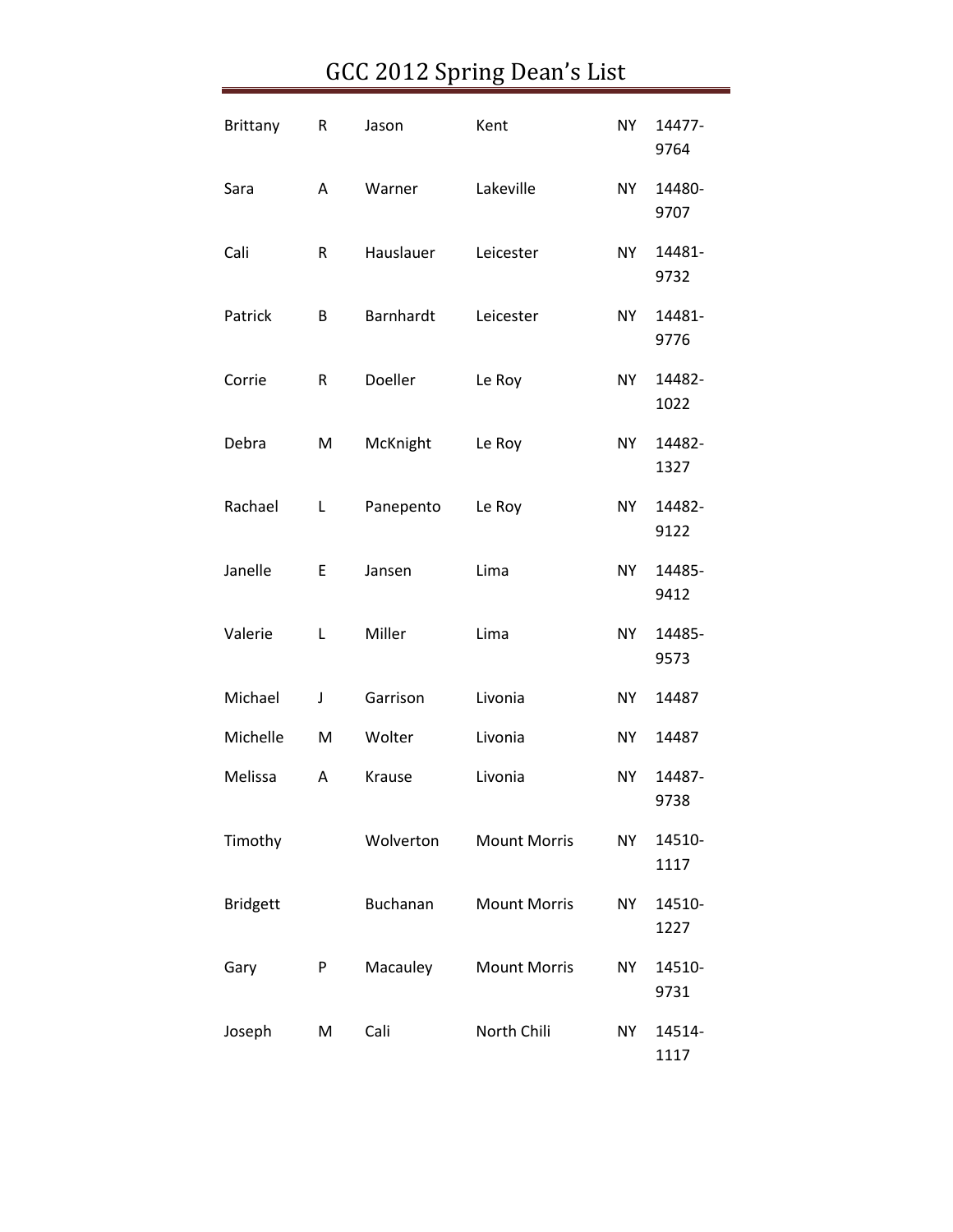| <b>Briana</b> |              | Peterson  | North Chili           | <b>NY</b> | 14514-<br>9748 |
|---------------|--------------|-----------|-----------------------|-----------|----------------|
| Chelsea       | D            | Beardsley | Nunda                 | <b>NY</b> | 14517          |
| Erik          | $\mathsf{C}$ | Wietz     | Nunda                 | <b>NY</b> | 14517-<br>9638 |
| Jamie         | L            | Haentges  | Pavilion              | <b>NY</b> | 14525          |
| Taylor        | M            | Lafferty  | Pavilion              | <b>NY</b> | 14525-<br>9314 |
| Sydney        | D            | Case      | Pavilion              | <b>NY</b> | 14525-<br>9508 |
| Sarah         | J            | Nugent    | Pavilion              | <b>NY</b> | 14525-<br>9620 |
| Robbie        | J            | Hamilton  | Penn Yan              | <b>NY</b> | 14527-<br>1010 |
| Shannen       | Г            | Willey    | Perry                 | <b>NY</b> | 14530-<br>1106 |
| Ruth          |              | Shamenda  | Perry                 | <b>NY</b> | 14530-<br>1213 |
| Lucas         | S            | Johnson   | Perry                 | <b>NY</b> | 14530-<br>1339 |
| Ethan         | M            | Fitch     | Perry                 | <b>NY</b> | 14530-<br>9523 |
| Donna         | Г            | Turner    | Piffard               | <b>NY</b> | 14533-<br>9702 |
| Heidi         | M            | Ferry     | <b>Silver Springs</b> | <b>NY</b> | 14550-<br>9773 |
| Renee         | E            | DeGroat   | Spencerport           | <b>NY</b> | 14559-<br>1122 |
| Tyler         |              | Forrester | Springwater           | <b>NY</b> | 14560-<br>9721 |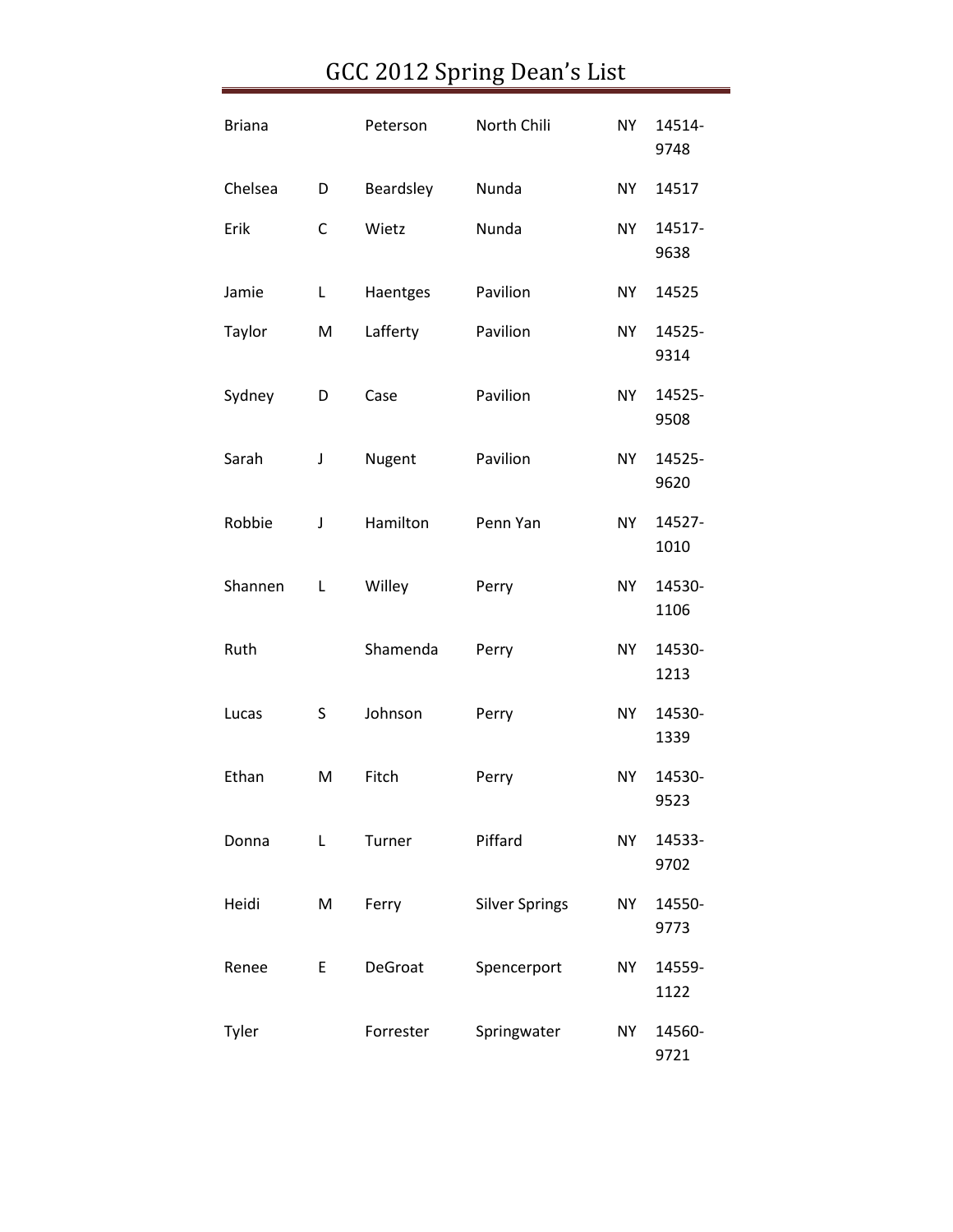| Cara       | M | Golden        | Warsaw    | <b>NY</b> | 14569-<br>1141 |
|------------|---|---------------|-----------|-----------|----------------|
| Sheri      | L | Kersch        | Warsaw    | <b>NY</b> | 14569-<br>1416 |
| Justin     | A | Swenson       | Warsaw    | <b>NY</b> | 14569-<br>1420 |
| Patrick    | Α | Dodge         | Warsaw    | <b>NY</b> | 14569-<br>1437 |
| Jacob      | T | Miller        | Warsaw    | <b>NY</b> | 14569-<br>9324 |
| Carol      | Г | Eickhoff      | Warsaw    | <b>NY</b> | 14569-<br>9710 |
| Amanda     | M | Heale         | Waterport | <b>NY</b> | 14571-<br>9718 |
| Rayne      | E | Everage       | Waterport | <b>NY</b> | 14571-<br>9726 |
| Jamie      | L | Neal          | Waterport | <b>NY</b> | 14571-<br>9761 |
| Paula      | А | Michael       | Rochester | <b>NY</b> | 14606-<br>2524 |
| Stephanie  | E | Griffin       | Rochester | <b>NY</b> | 14610-<br>2239 |
| Leslie     | M | <b>Barnes</b> | Rochester | <b>NY</b> | 14612-<br>5313 |
| Deanna     | Α | Mealing       | Rochester | <b>NY</b> | 14613-<br>1311 |
| Darrell    | D | <b>Bittle</b> | Rochester | <b>NY</b> | 14615-<br>2053 |
| Deliane    | R | Lessard       | Rochester | <b>NY</b> | 14616-<br>3530 |
| Jacqueline | M | Sheridan      | Rochester | <b>NY</b> | 14618-         |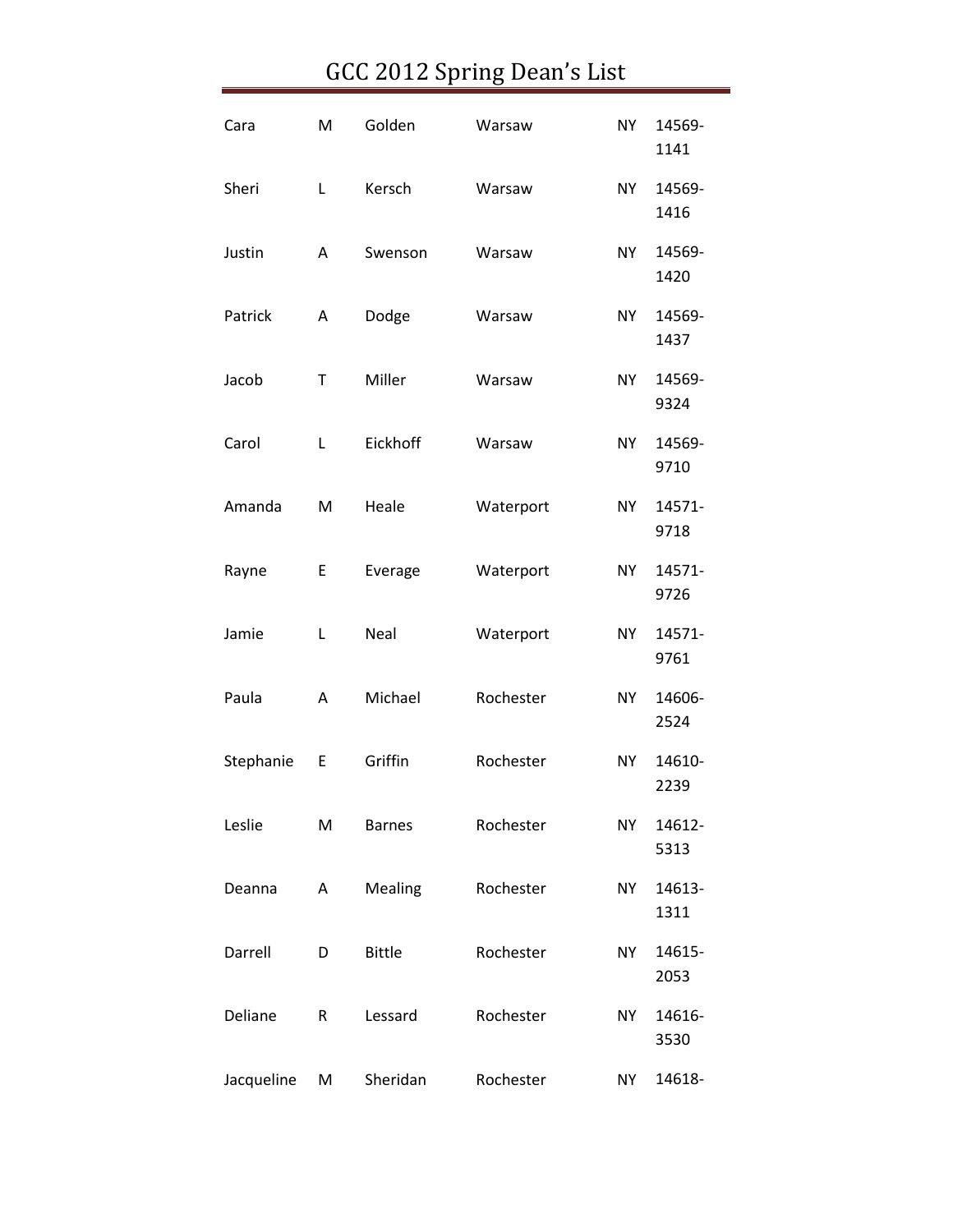|           |   |                |                       |           | 4936           |
|-----------|---|----------------|-----------------------|-----------|----------------|
| Priscilla | Α | <b>Krause</b>  | Rochester             | NY.       | 14620-<br>1818 |
| Michelle  | D | Windom         | Rochester             | <b>NY</b> | 14623-<br>5942 |
| Nicholas  |   | Keady          | Rochester             | NY        | 14624-<br>1145 |
| Joseph    | Α | Seaver         | Rochester             | NY.       | 14624-<br>1403 |
| Emily     | P | Jackson        | Rochester             | NY        | 14624-<br>2457 |
| Alexander | N | Campanis       | Rochester             | NY.       | 14624-<br>4356 |
| Allicia   | M | Harrington     | Angelica              | <b>NY</b> | 14709-<br>8709 |
| Richard   |   | Dimartino      | Cuba                  | <b>NY</b> | 14727          |
| Nathan    | W | Sherlock       | Fillmore              | NY.       | 14735-<br>8769 |
| Allesha   | P | Krotje         | Franklinville         | <b>NY</b> | 14737-<br>1294 |
| Gina      | J | Green          | Hume                  | <b>NY</b> | 14745-<br>0203 |
| Shannon   | M | <b>Burdick</b> | <b>Alfred Station</b> | <b>NY</b> | 14803-<br>9751 |
| Allyssa   | M | Holmes         | Atlanta               | NY        | 14808          |
| Sarah     | E | <b>Barnes</b>  | Atlanta               | NY        | 14808-<br>9718 |
| Jamie     | Г | Smith          | Avoca                 | NY        | 14809          |
| Desirea   | D | <b>Border</b>  | Canaseraga            | NY        | 14822-<br>9734 |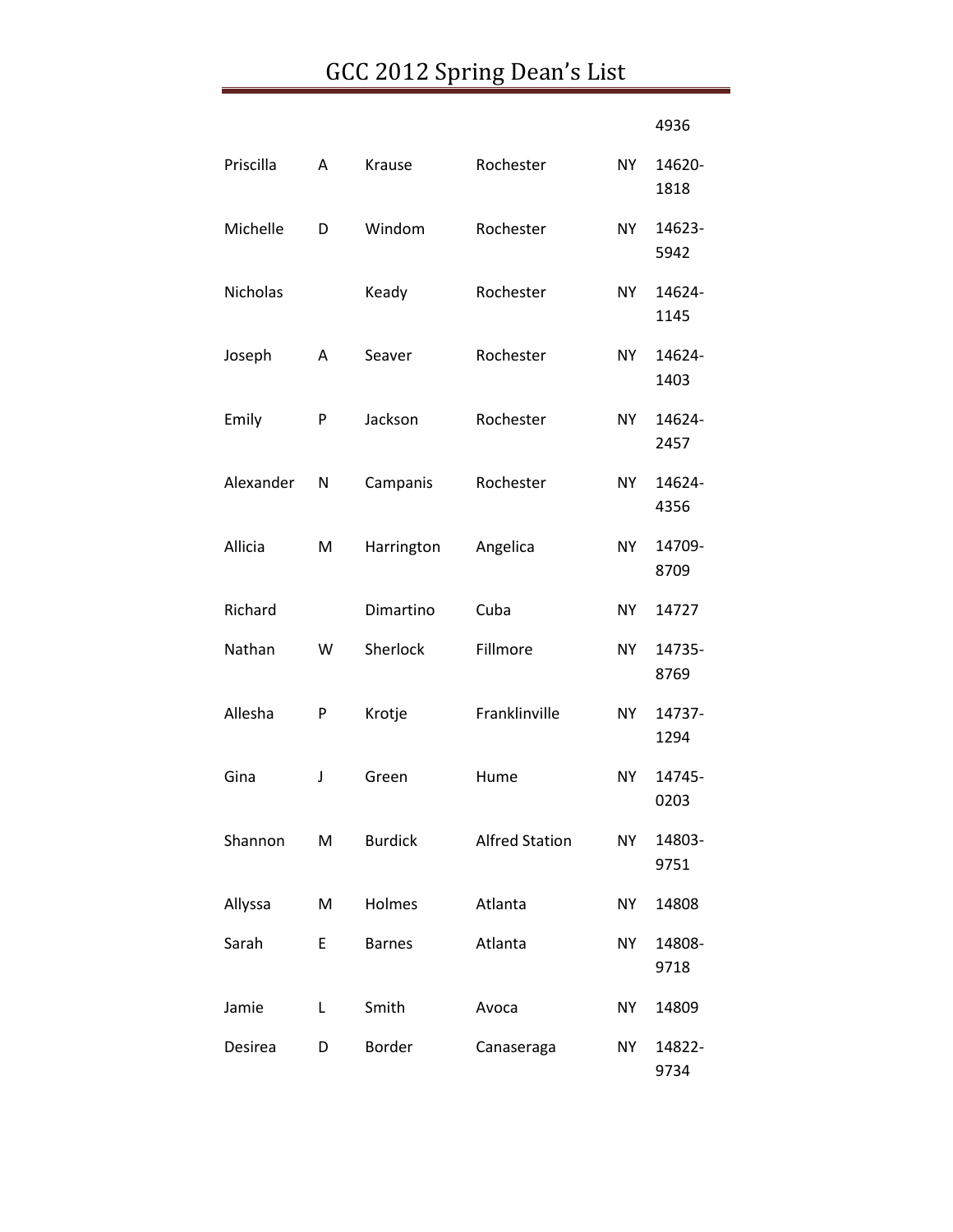| Amy      | J | Lamphier        | Cohocton      | NY.       | 14826-<br>9684 |
|----------|---|-----------------|---------------|-----------|----------------|
| Leah     | S | Perry           | Dundee        | NY        | 14837-<br>9792 |
| Anthony  |   | Weber-Rice      | Hornell       | NY.       | 14843          |
| Isaac    | н | Feulmer         | Hunt          | <b>NY</b> | 14846          |
| Shalynne | К | Craft           | Hunt          | NY.       | 14846-<br>9761 |
| Kelsey   | м | Kneeland        | Ithaca        | NY        | 14850-<br>9656 |
| Minzie   | ı | <b>Jeffords</b> | Swain         | NY.       | 14884-<br>9702 |
| Tiffany  | E | <b>Bruner</b>   | <b>Naples</b> | FL.       | 34116-<br>8323 |

#### **Part time students:**

| Dean     | A | Faiello   | Newark              | <b>NJ</b> | 07104-<br>2202 |
|----------|---|-----------|---------------------|-----------|----------------|
| Kasiem   | P | Callender | <b>White Plains</b> | <b>NY</b> | 10601-<br>4122 |
| Sarah    | A | Connelly  | Astoria             | ΝY        | 11105-<br>2933 |
| Aaron    | Z | Leaf      | Woodmere            | <b>NY</b> | 11598-<br>2127 |
| Carlos   | A | Polanco   | Far<br>Rockaway     | <b>NY</b> | 11691-<br>2505 |
| Steven   |   | Rivera    | Amsterdam           | ΝY        | 12010-<br>3324 |
| Jennifer |   | Wickes    | Speculator          | NΥ        | 12164          |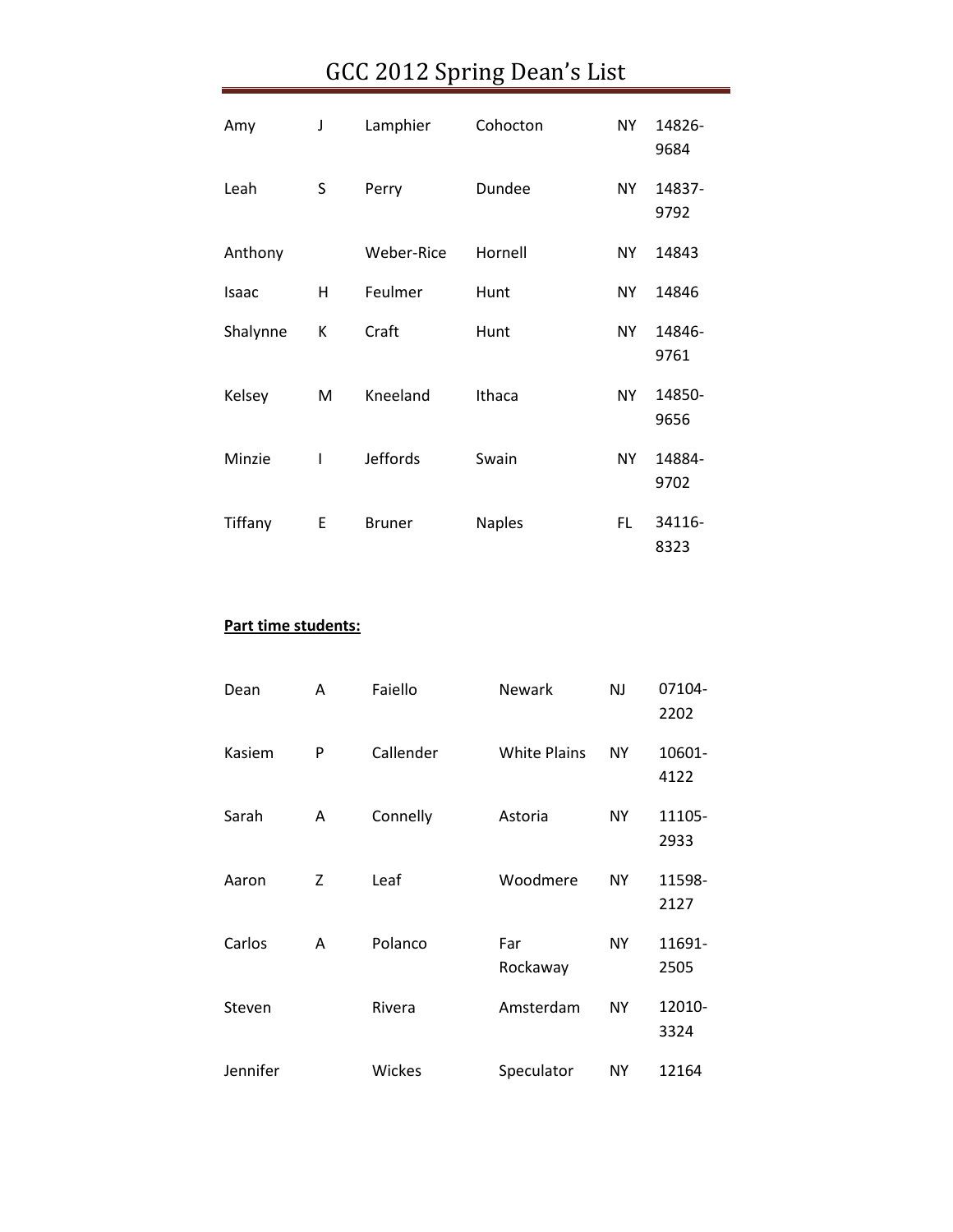| Elizabeth    |              | Christon      | Cadyville | Dea<br>n  | 12918-<br>2709 |
|--------------|--------------|---------------|-----------|-----------|----------------|
| Joseph       |              | Adamsen       | Liverpool | <b>NY</b> | 13088-<br>3614 |
| Nancy        | Α            | Vohwinkel     | Akron     | <b>NY</b> | 14001-<br>1418 |
| Nicole       | V            | Gillies       | Akron     | <b>NY</b> | 14001-<br>9435 |
| Jenna        |              | Horton        | Alden     | <b>NY</b> | 14004-<br>1014 |
| Kelly        | E            | Dein          | Alden     | <b>NY</b> | 14004-<br>1224 |
| <b>Brian</b> | D            | Tichy         | Alden     | <b>NY</b> | 14004-<br>1302 |
| Jacob        | A            | <b>Dollas</b> | Alden     | <b>NY</b> | 14004-<br>1345 |
| Mary         | К            | Zielonka      | Alden     | <b>NY</b> | 14004-<br>9201 |
| Sandra       | Α            | Ashby         | Alden     | <b>NY</b> | 14004-<br>9204 |
| Steven       | $\mathsf{C}$ | Holcomb       | Alden     | <b>NY</b> | 14004-<br>9555 |
| Randall      | J            | Moyer         | Alden     | <b>NY</b> | 14004-<br>9744 |
| Gary         | R            | Neth          | Alexander | <b>NY</b> | 14005-<br>9636 |
| Daniel       | F            | <b>Dudek</b>  | Alexander | <b>NY</b> | 14005-<br>9781 |
| Amy          | L            | Snyder        | Arcade    | <b>NY</b> | 14009-<br>1007 |
| Jill         | Α            | Croakman      | Arcade    | NY        | 14009-         |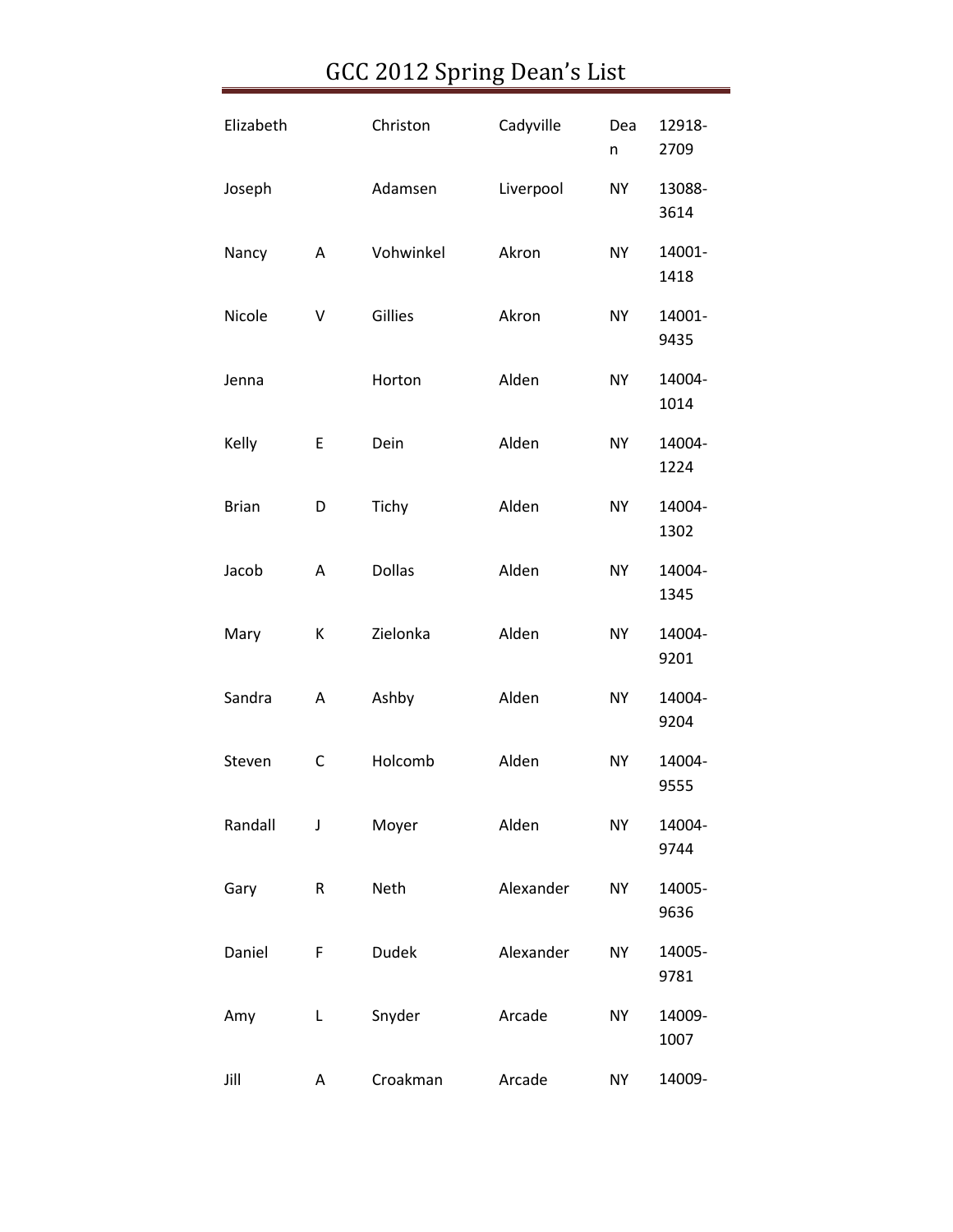|          |   |               |        |           | 1011           |
|----------|---|---------------|--------|-----------|----------------|
| Natalie  | J | Mark          | Arcade | <b>NY</b> | 14009-<br>1028 |
| Bon      | S | Hutchinson    | Arcade | <b>NY</b> | 14009-<br>1141 |
| Andrew   | J | Staub         | Arcade | <b>NY</b> | 14009-<br>1319 |
| Stephen  | J | Richards      | Arcade | <b>NY</b> | 14009-<br>1402 |
| Kellie   | R | Vallance      | Arcade | <b>NY</b> | 14009-<br>1606 |
| Robert   | M | Santoff       | Arcade | <b>NY</b> | 14009-<br>9402 |
| Joshua   | R | Wiedemann     | Arcade | <b>NY</b> | 14009-<br>9530 |
| Amy      | J | Wright        | Attica | <b>NY</b> | 14011-<br>1138 |
| Adam     |   | Szuba         | Attica | <b>NY</b> | 14011-<br>1147 |
| Victoria | A | <b>Basher</b> | Attica | <b>NY</b> | 14011-<br>9407 |
| Rachel   | J | Kohlhagen     | Attica | <b>NY</b> | 14011-<br>9511 |
| Danielle | N | Kent          | Attica | <b>NY</b> | 14011-<br>9539 |
| Lisa     | M | Jones         | Attica | <b>NY</b> | 14011-<br>9624 |
| Aaron    | P | Thornton      | Attica | <b>NY</b> | 14011-<br>9683 |
| Todd     | M | Lewinski      | Attica | <b>NY</b> | 14011-<br>9684 |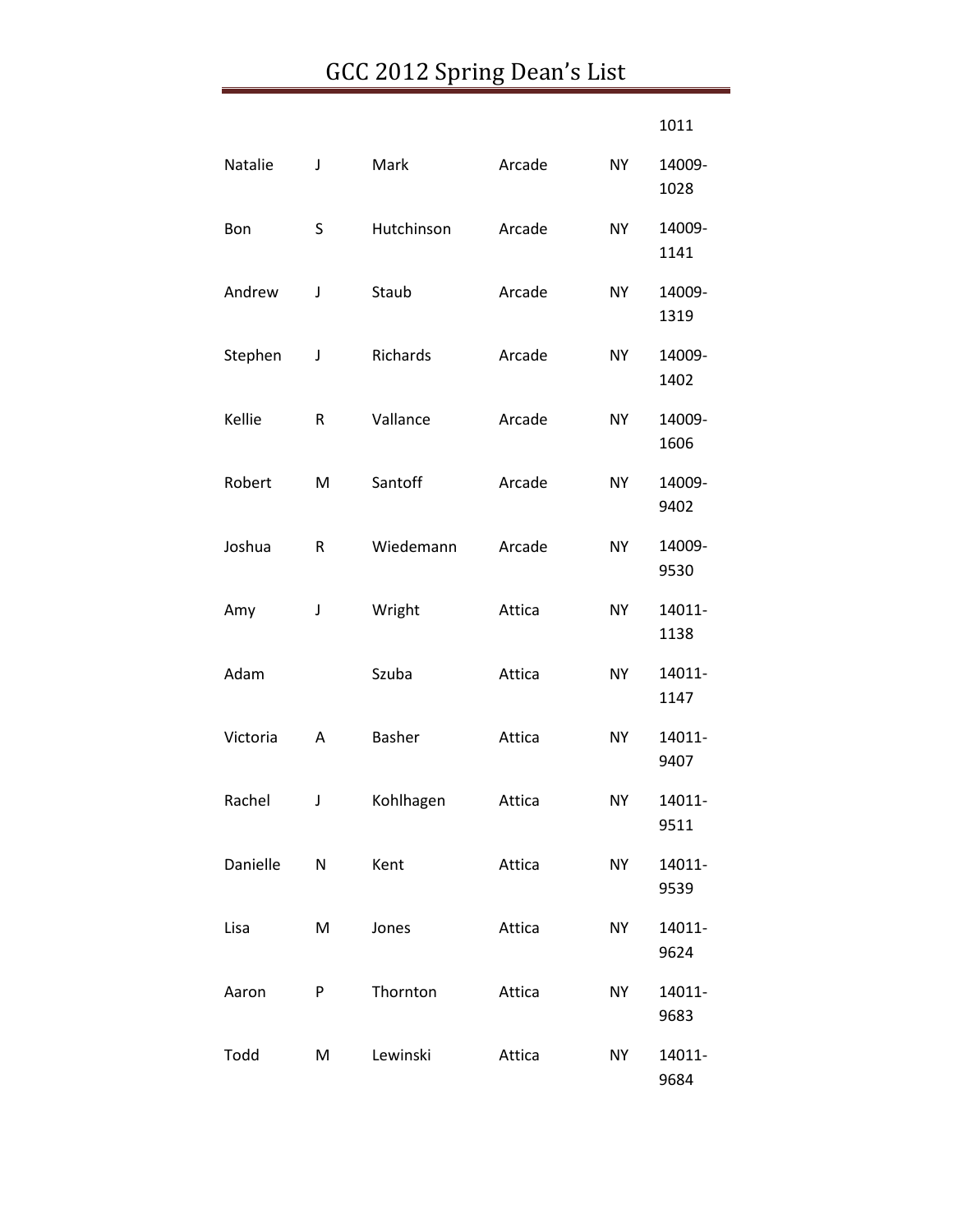| <b>Bridgett</b> | Α         | Fox            | Attica  | <b>NY</b> | 14011-<br>9706 |
|-----------------|-----------|----------------|---------|-----------|----------------|
| Mary            |           | Schuessler     | Attica  | <b>NY</b> | 14011-<br>9709 |
| Chanise         | Α         | Harris         | Basom   | <b>NY</b> | 14013-<br>9511 |
| <b>Breeann</b>  |           | Blackchief     | Basom   | <b>NY</b> | 14013-<br>9753 |
| Marie           | Α         | Vaughn         | Basom   | <b>NY</b> | 14013-<br>9776 |
| Sarah           | N         | Hinckley       | Batavia | <b>NY</b> | 14020-<br>1106 |
| Elizabeth       | Г         | Warren         | Batavia | <b>NY</b> | 14020-<br>1133 |
| Jason           | D         | Reese          | Batavia | <b>NY</b> | 14020-<br>1300 |
| Joy             | L         | Hammond        | Batavia | <b>NY</b> | 14020-<br>1319 |
| Joshua          | ${\sf R}$ | <b>Budlong</b> | Batavia | <b>NY</b> | Elizabeth      |
| Kayla           | F         | Twardowski     | Batavia | <b>NY</b> | 14020-<br>1801 |
| Phillip         | J         | Ricci          | Batavia | NΥ        | 14020-<br>1901 |
| Gordon          | H         | Tooley         | Batavia | <b>NY</b> | 14020-<br>1904 |
| Daniel          | J         | Fili           | Batavia | NY        | 14020-<br>1913 |
| Katie           | L         | Underhill      | Batavia | <b>NY</b> | 14020-<br>1916 |
| Scott           | D         | Fry            | Batavia | NY        | 14020-<br>1926 |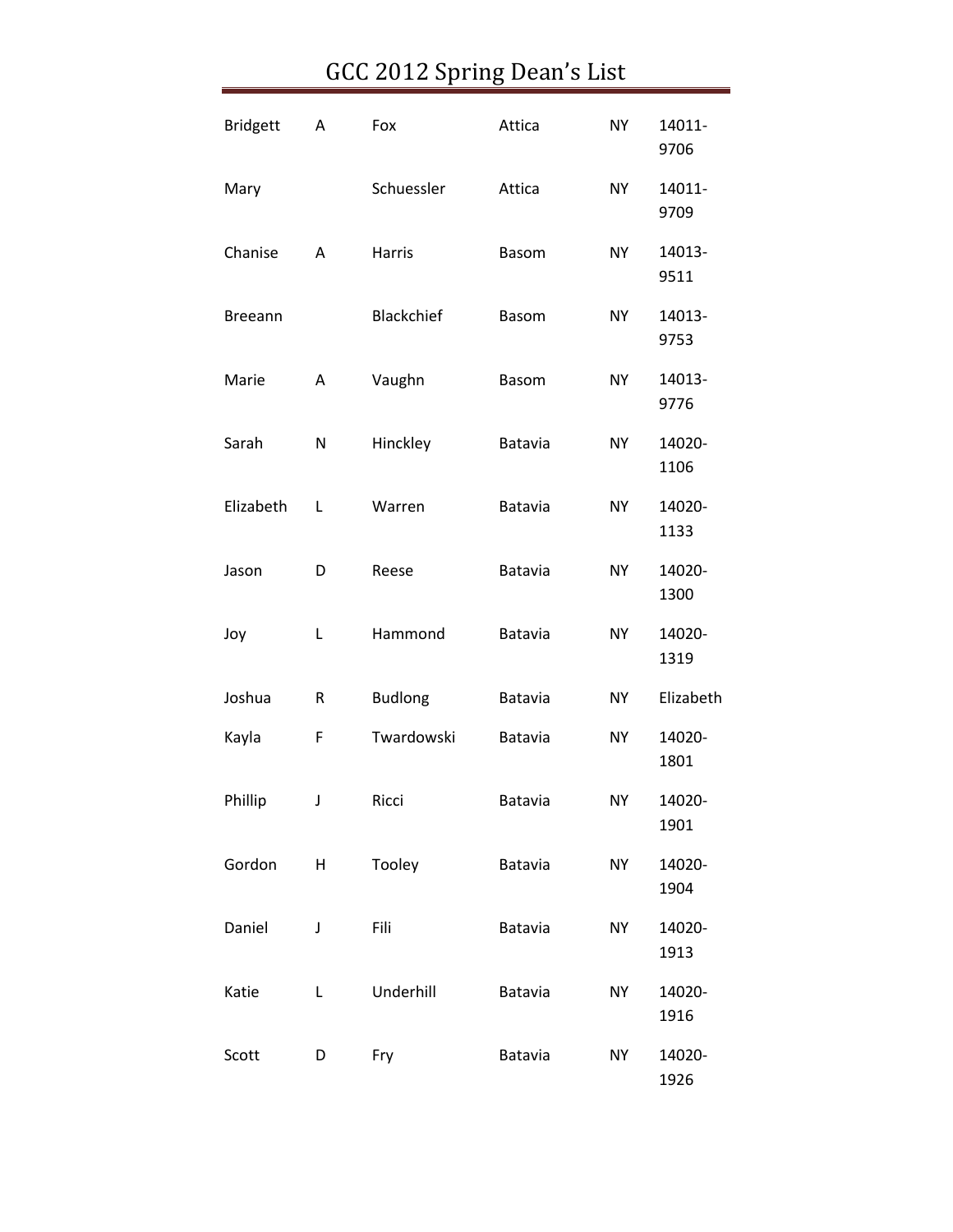| Elizabeth | A | Watts                | Batavia        | <b>NY</b> | 14020-<br>2217 |
|-----------|---|----------------------|----------------|-----------|----------------|
| Corey     | J | Wolcott              | Batavia        | <b>NY</b> | 14020-<br>2431 |
| Stacey    | J | Daprizio             | Batavia        | <b>NY</b> | 14020-<br>2519 |
| Amanda    | M | <b>Busch</b>         | Batavia        | <b>NY</b> | 14020-<br>2524 |
| Joshua    | A | Mink                 | Batavia        | <b>NY</b> | 14020-<br>2744 |
| Natalie   | А | Lewis                | Batavia        | <b>NY</b> | 14020-<br>2921 |
| Melissa   | A | Gardner              | Batavia        | <b>NY</b> | 14020-<br>2935 |
| Sherrity  | Г | DiSanto              | Batavia        | <b>NY</b> | 14020-<br>2941 |
| Chad      | F | Richards             | Batavia        | <b>NY</b> | 14020-<br>2955 |
| Pamela    | L | Fry                  | Batavia        | <b>NY</b> | 14020-<br>3130 |
| Hillary   | S | <b>Bates</b>         | Batavia        | <b>NY</b> | 14020-<br>3233 |
| Craig     | А | Tiberio-<br>Shepherd | Batavia        | <b>NY</b> | 14020-<br>3541 |
| Emily     | M | Middlemiss           | Batavia        | <b>NY</b> | 14020-<br>3548 |
| Timothy   | J | Middlemiss           | Batavia        | <b>NY</b> | 14020-<br>3548 |
| Timothy   | К | Schiffmaker          | Batavia        | <b>NY</b> | 14020-<br>3640 |
| Melissa   | A | Bowen                | <b>Batavia</b> | <b>NY</b> | 14020-         |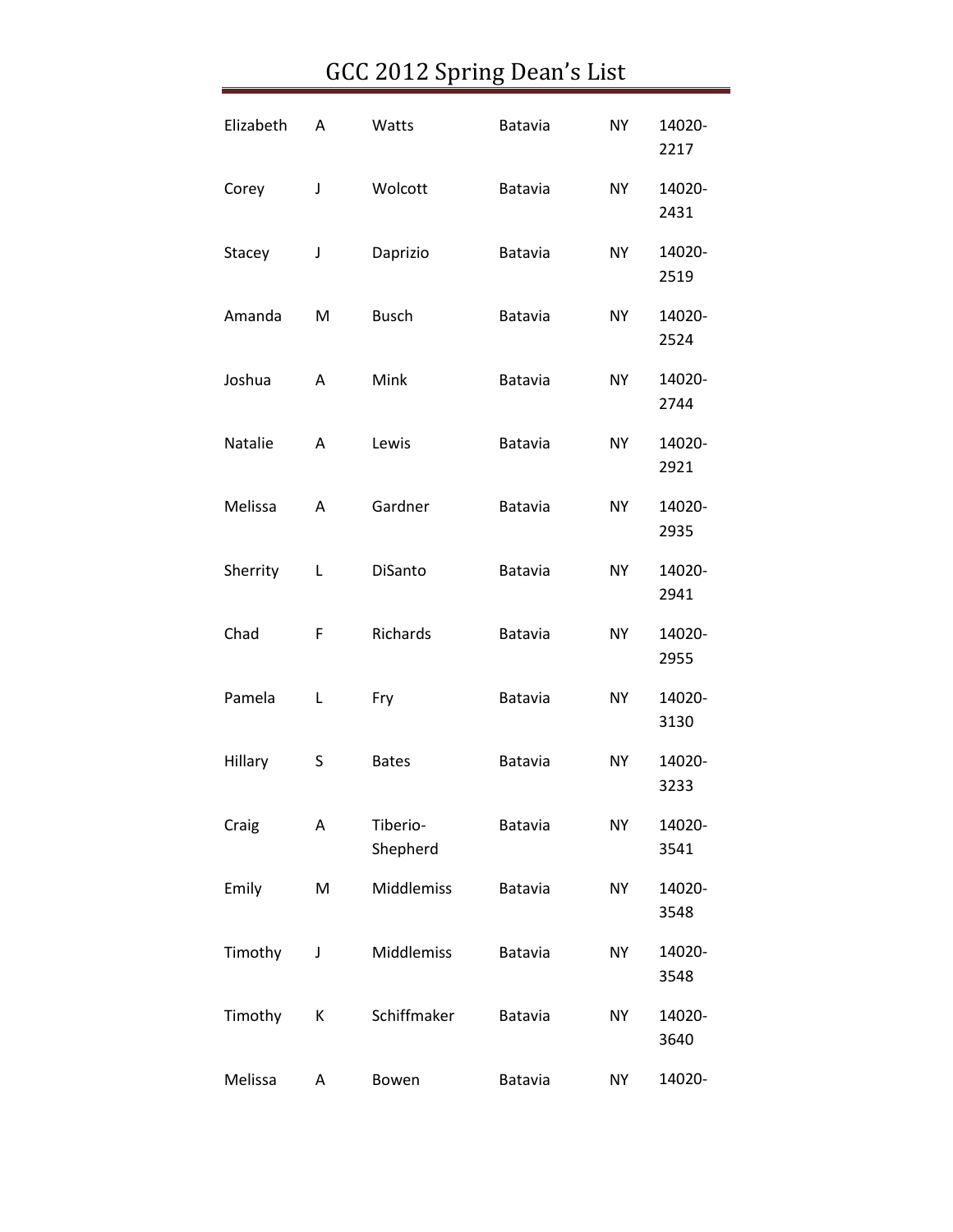|                 |           |          |              |           | 3732           |
|-----------------|-----------|----------|--------------|-----------|----------------|
| <b>Travis</b>   |           | Ogden    | Batavia      | <b>NY</b> | 14020-<br>9484 |
| Patricia        | S         | Cole     | Batavia      | <b>NY</b> | 14020-<br>9496 |
| Amanda          | L         | Krol     | Batavia      | <b>NY</b> | 14020-<br>9619 |
| Christoph<br>er | W         | Post     | Batavia      | NY.       | 14020-<br>9702 |
| Joan            |           | Nobile   | Batavia      | <b>NY</b> | 14020-<br>9717 |
| Laurie          | A         | Patrick  | Batavia      | <b>NY</b> | 14020-<br>9789 |
| Emily           | N         | Kerling  | <b>Bliss</b> | <b>NY</b> | 14024-<br>9602 |
| <b>Brendon</b>  | J         | Brown    | <b>Bliss</b> | <b>NY</b> | 14024-<br>9603 |
| Cayla           | S         | Lathrop  | <b>Bliss</b> | <b>NY</b> | 14024-<br>9704 |
| Rhonda          | L         | Pierce   | <b>Bliss</b> | <b>NY</b> | 14024-<br>9801 |
| Luci            | Α         | Wind     | Clarence     | <b>NY</b> | 14031-<br>2447 |
| Joshua          | B         | McMartin | Corfu        | <b>NY</b> | 14036          |
| Ashley          | B         | Bedard   | Corfu        | <b>NY</b> | 14036-<br>9578 |
| Patrick         |           | Betz     | Corfu        | <b>NY</b> | 14036-<br>9590 |
| Jonathan        | ${\sf R}$ | Carlson  | Corfu        | <b>NY</b> | 14036-<br>9609 |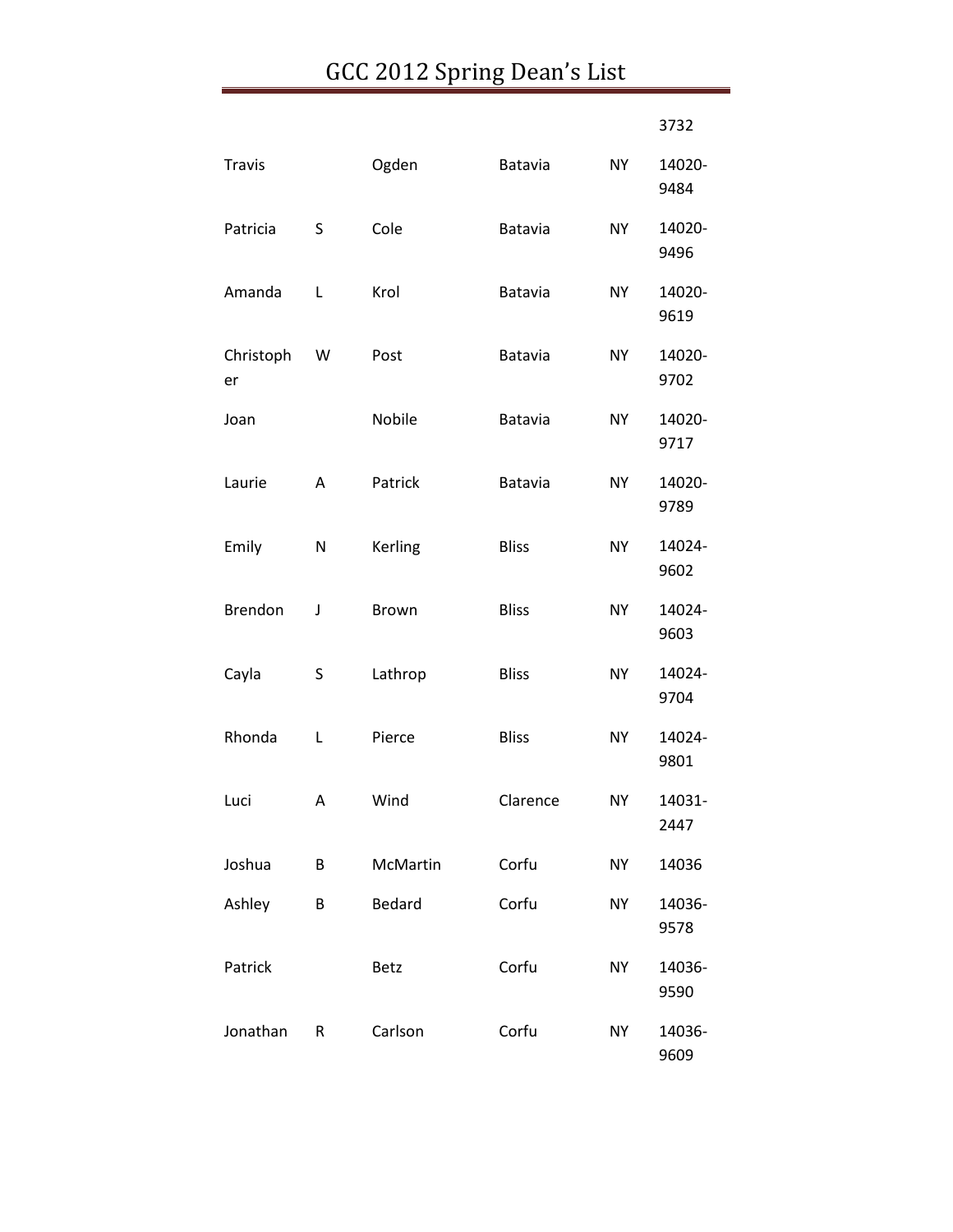| Christa  | Г | Wagner        | Corfu            | <b>NY</b> | 14036-<br>9615 |
|----------|---|---------------|------------------|-----------|----------------|
| Lauren   | К | Hoffmeister   | Cowlesville      | <b>NY</b> | 14037-<br>9722 |
| Rebecca  | A | Piechowiak    | Darien<br>Center | <b>NY</b> | 14040-<br>9603 |
| Rachel   | A | Czechowski    | Darien<br>Center | <b>NY</b> | 14040-<br>9743 |
| Matthew  | G | Clark         | Darien<br>Center | <b>NY</b> | 14040-<br>9767 |
| Lindsey  | M | <b>Thomas</b> | Delevan          | <b>NY</b> | 14042-<br>9450 |
| Kenneth  | A | Adam          | Delevan          | <b>NY</b> | 14042-<br>9688 |
| Christy  | Г | Heineman      | Delevan          | <b>NY</b> | 14042-<br>9738 |
| Lisa     |   | Johannes      | Depew            | <b>NY</b> | 14043-<br>1956 |
| Gerald   | Т | Hood          | Depew            | <b>NY</b> | 14043-<br>3613 |
| Morgan   | M | Sicheri       | East Bethany     | <b>NY</b> | 14054-<br>9739 |
| France   |   | Lippold       | East Bethany     | <b>NY</b> | 14054-<br>9740 |
| Michelle | R | <b>Meyers</b> | East Bethany     | <b>NY</b> | 14055-<br>9513 |
| Sarah    | J | Norway        | East Bethany     | <b>NY</b> | 14056-<br>0176 |
| Amanda   | R | Littlejohn    | Elba             | <b>NY</b> | 14058          |
| Nathan   |   | Durkee        | Elba             | <b>NY</b> | 14058-<br>9708 |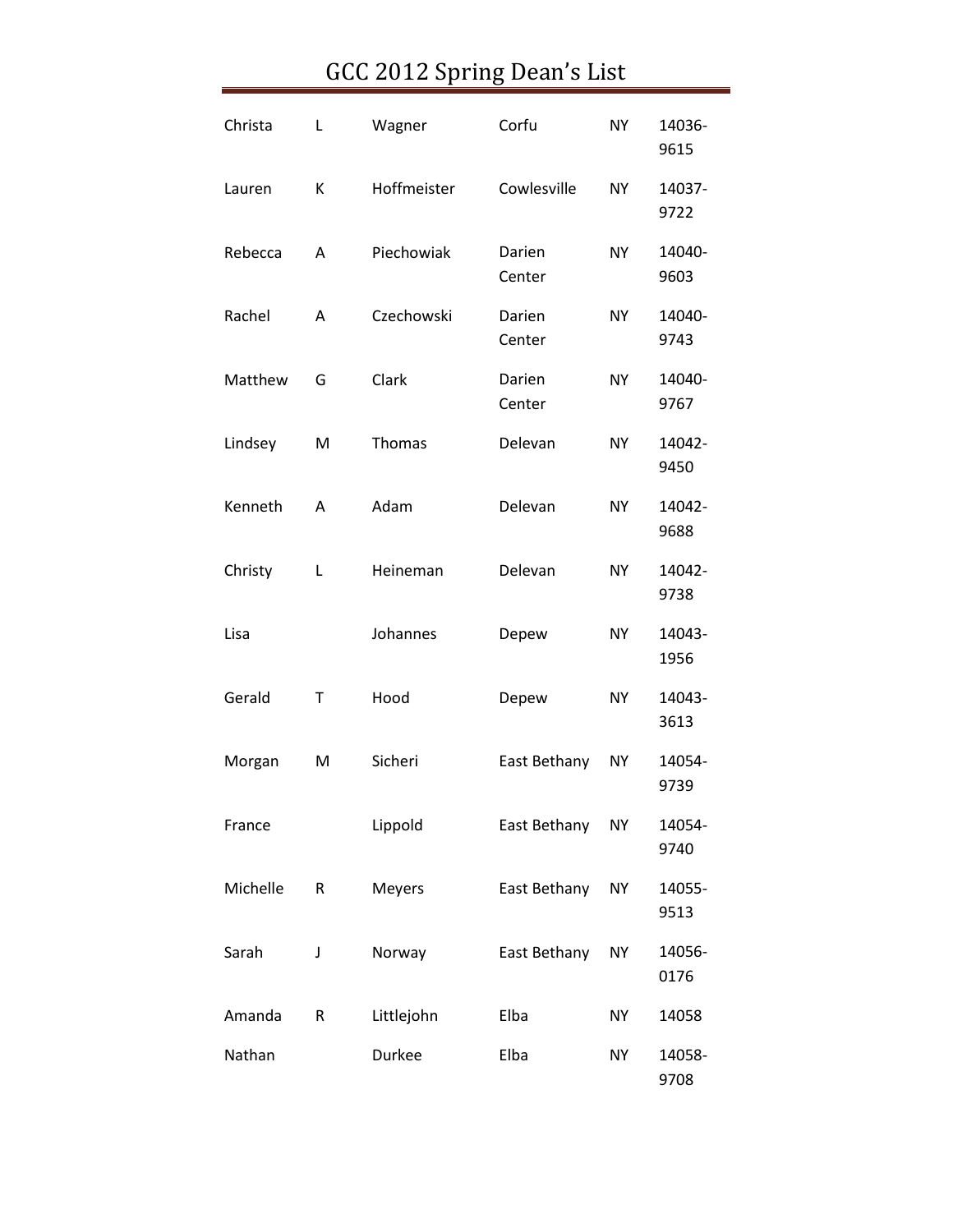| Sarah    | N | Laudico       | Elba        | <b>NY</b> | 14058-<br>9729 |
|----------|---|---------------|-------------|-----------|----------------|
| Keenan   | P | Hughes        | Elba        | <b>NY</b> | 14058-<br>9733 |
| Kathryn  | R | Enser         | Elma        | <b>NY</b> | 14059-<br>9266 |
| Krista   | M | Copeland      | Gainesville | <b>NY</b> | 14066          |
| Jennifer | J | Jacobs        | Gainesville | <b>NY</b> | 14066-<br>9708 |
| Jonathan |   | Duff          | Gainesville | <b>NY</b> | 14066-<br>9788 |
| Hannah   | Α | Messerschmidt | Holland     | <b>NY</b> | 14080-<br>9783 |
| Dawn     | M | Meservie      | Java Center | <b>NY</b> | 14082-<br>9602 |
| Ronald   | P | Weston        | Lancaster   | <b>NY</b> | 14086-<br>2240 |
| James    | J | <b>Myers</b>  | Lancaster   | <b>NY</b> | 14086-<br>9207 |
| Paula    | Г | McBeath       | Lockport    | <b>NY</b> | 14094-<br>2535 |
| Sara     | Μ | Semon         | Lyndonville | NΥ        | 14098-<br>9711 |
| Jennifer | Г | Schildt       | Lyndonville | <b>NY</b> | 14098-<br>9763 |
| Linda    | C | Davis         | Lyndonville | <b>NY</b> | 14098-<br>9773 |
| Laura    | A | Neri          | Machias     | <b>NY</b> | 14101          |
| Debra    | Α | Tompkins      | Medina      | <b>NY</b> | 14103-<br>1004 |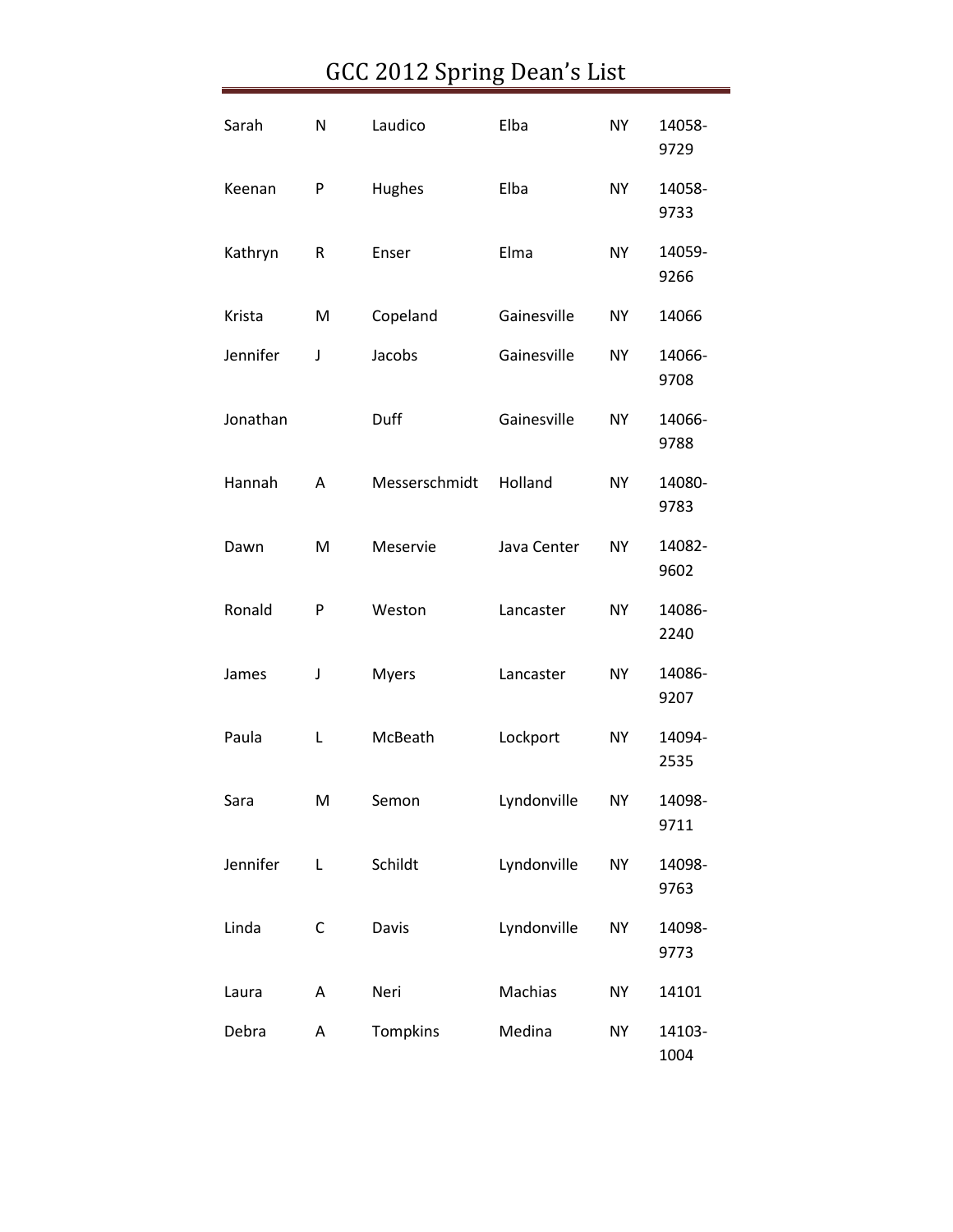| Doreen        | J | Capstick       | Medina | <b>NY</b> | 14103-<br>1118 |
|---------------|---|----------------|--------|-----------|----------------|
| Bethany       | J | Zeiner         | Medina | NY.       | 14103-<br>1262 |
| Anastasia     | M | Loke           | Medina | <b>NY</b> | 14103-<br>1301 |
| <b>Stacie</b> | R | Castricone     | Medina | <b>NY</b> | 14103-<br>1306 |
| Cindy         | M | Marzan         | Medina | <b>NY</b> | 14103-<br>1324 |
| Nicole        | F | Jisa           | Medina | <b>NY</b> | 14103-<br>1366 |
| <b>Stuart</b> | E | Durrant        | Medina | <b>NY</b> | 14103-<br>1406 |
| Tamara        | M | Sloper         | Medina | <b>NY</b> | 14103-<br>1434 |
| Mariya        | Α | Canham         | Medina | <b>NY</b> | 14103-<br>1517 |
| Jessica       | S | Davenport      | Medina | <b>NY</b> | 14103-<br>1517 |
| Lindsay       |   | Eaton          | Medina | <b>NY</b> | 14103-<br>1605 |
| Colleen       | M | Pitts          | Medina | <b>NY</b> | 14103-<br>1747 |
| <b>Bonnie</b> | S | Reigle         | Medina | <b>NY</b> | 14103-<br>9200 |
| Sheila        | G | Schlichter     | Medina | <b>NY</b> | 14103-<br>9211 |
| Sandra        |   | <b>Bennett</b> | Medina | <b>NY</b> | 14103-<br>9557 |
| Sari          | J | Rupp           | Medina | <b>NY</b> | 14103-         |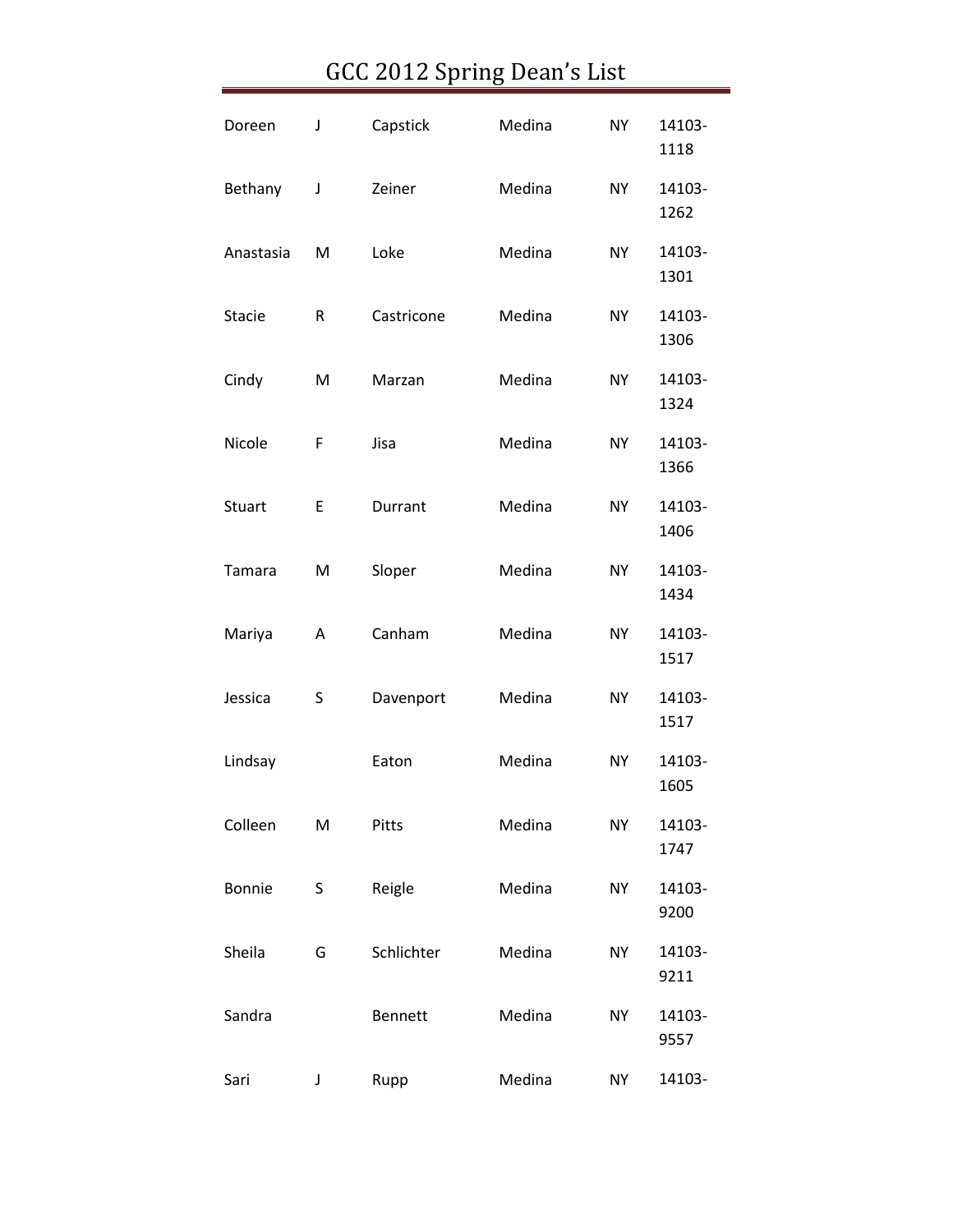|          |   |             |             |           | 9585           |
|----------|---|-------------|-------------|-----------|----------------|
| Amanda   | Г | Griffin     | Medina      | <b>NY</b> | 14103-<br>9606 |
| Kailyn   | E | Simonsen    | Medina      | <b>NY</b> | 14103-<br>9635 |
| Donna    | M | Auman       | Middleport  | <b>NY</b> | 14105-<br>1117 |
| Erika    | M | Fladt       | Middleport  | <b>NY</b> | 14105-<br>1232 |
| Krista   | M | Boyler      | Middleport  | <b>NY</b> | 14105-<br>9712 |
| Roxann   | L | Gorski      | Middleport  | <b>NY</b> | 14105-<br>9755 |
| Ryan     | P | <b>Nash</b> | North Java  | <b>NY</b> | 14113-<br>9715 |
| Jeffrey  | M | Johnson     | Oakfield    | <b>NY</b> | 14125-<br>1129 |
| Samantha | R | Markle      | Oakfield    | <b>NY</b> | 14125-<br>9422 |
| Danielle | Ε | Horning     | Oakfield    | <b>NY</b> | 14125-<br>9701 |
| Joanne   | N | Taheri      | Olcott      | <b>NY</b> | 14126-<br>9527 |
| Ellen    | A | Richards    | Springville | <b>NY</b> | 14141-<br>9522 |
| Peggy    | Α | Piscitelli  | Springville | <b>NY</b> | 14141-<br>9606 |
| Paula    | К | Lutz        | Springville | <b>NY</b> | 14141-<br>9769 |
| Mark     | J | Williams    | Stafford    | <b>NY</b> | 14143-<br>9511 |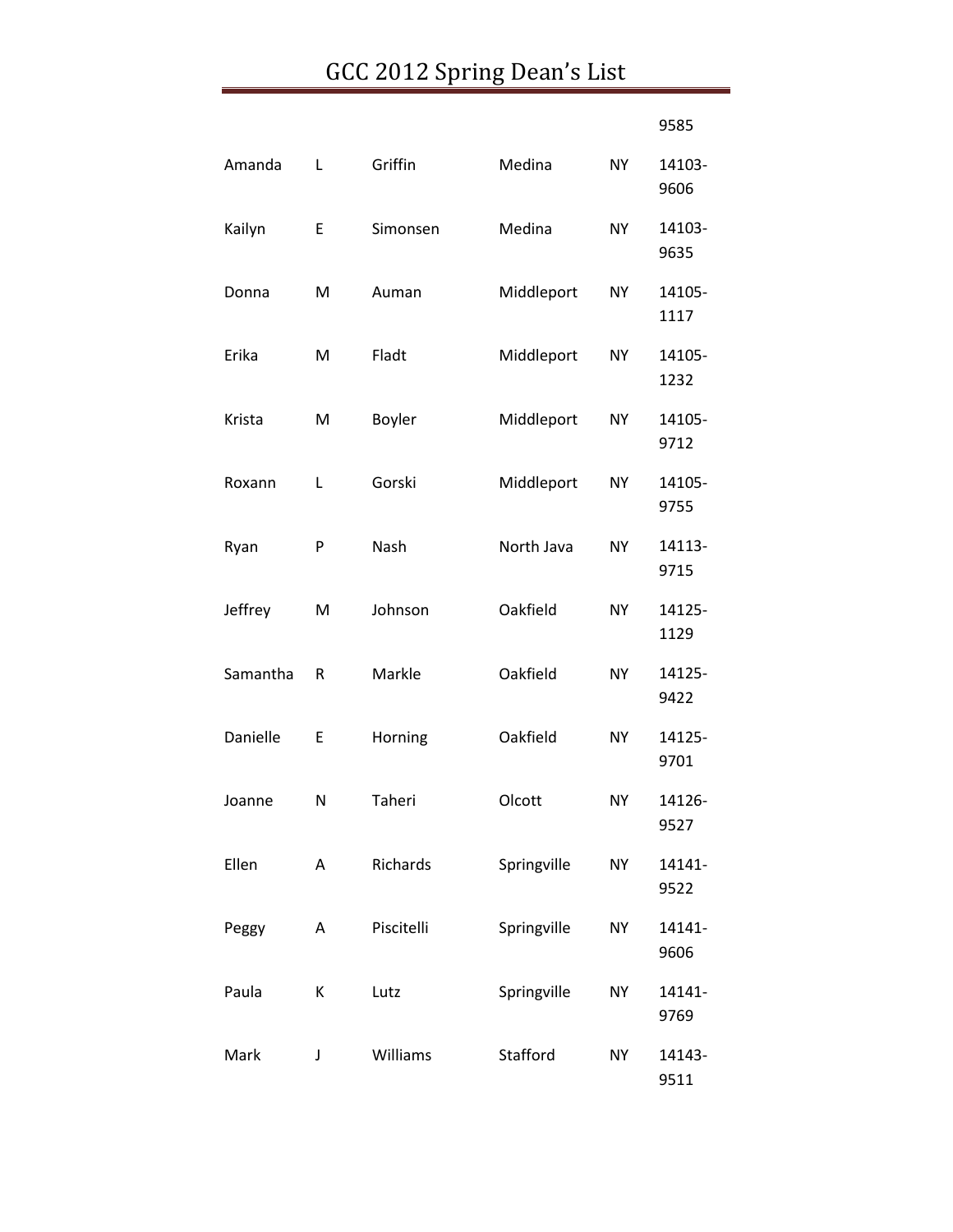| Devin         | R | Bacon         | Stafford           | <b>NY</b> | 14143-<br>9541 |
|---------------|---|---------------|--------------------|-----------|----------------|
| Debra         | L | Lowery        | Stafford           | <b>NY</b> | 14143-<br>9572 |
| Megan         | E | George        | Strykersville      | <b>NY</b> | 14145-<br>9401 |
| Derick        | J | <b>Meyers</b> | Varysburg          | <b>NY</b> | 14167-<br>9636 |
| Nicole        | E | Ellsworth     | Varysburg          | <b>NY</b> | 14167-<br>9723 |
| Jennifer      | L | Holt          | Varysburg          | <b>NY</b> | 14167-<br>9762 |
| Walter        | L | Ball          | <b>Buffalo</b>     | <b>NY</b> | 14204-<br>1354 |
| Terrance      | M | Anderson      | <b>Buffalo</b>     | <b>NY</b> | 14215-<br>1010 |
| Thomas        | J | Gant          | <b>Buffalo</b>     | <b>NY</b> | 14215-<br>2125 |
| Robert        | F | Piwowar       | <b>Buffalo</b>     | <b>NY</b> | 14219-<br>2588 |
| Jamie         | Г | Wagner        | <b>West Seneca</b> | <b>NY</b> | 14224-<br>3523 |
| Thomas        | M | Fanning       | Albion             | <b>NY</b> | 14411-<br>1007 |
| Georgean<br>n | E | Johnson       | Albion             | <b>NY</b> | 14411-<br>1036 |
| Vera          | M | Harrison      | Albion             | <b>NY</b> | 14411-<br>1041 |
| Autumn        | R | Bermudez      | Albion             | <b>NY</b> | 14411-<br>1347 |
| Heather       | Г | Kuepper       | Albion             | <b>NY</b> | 14411-         |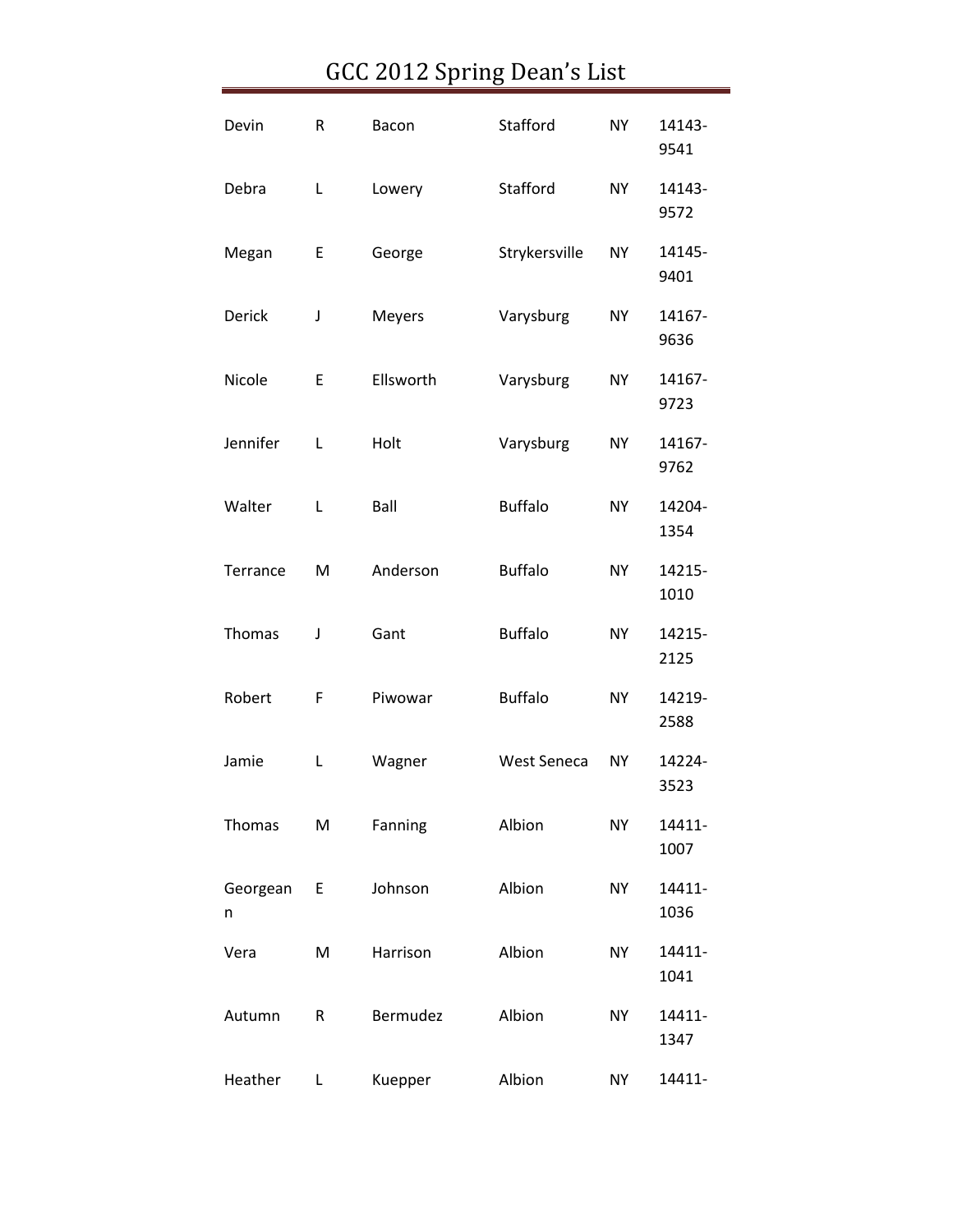|               |   |                    |        |           | 1409           |
|---------------|---|--------------------|--------|-----------|----------------|
| Donovan       | S | <b>Bradshaw</b>    | Albion | <b>NY</b> | 14411-<br>1415 |
| Heather       | N | Kelly              | Albion | <b>NY</b> | 14411-<br>1504 |
| Nikki         | M | Zarnoch            | Albion | <b>NY</b> | 14411-<br>1508 |
| Jessica       | Α | James              | Albion | <b>NY</b> | 14411-<br>1533 |
| Rachel        | C | King               | Albion | <b>NY</b> | 14411-<br>1719 |
| Philip        | D | Campbell           | Albion | <b>NY</b> | 14411-<br>1721 |
| Robert        | J | Steeves            | Albion | <b>NY</b> | 14411-<br>1724 |
| Ashley        | N | Wodrich            | Albion | <b>NY</b> | 14411-<br>9124 |
| Ashley        |   | Van De<br>Genachte | Albion | <b>NY</b> | 14411-<br>9152 |
| Daniel        | R | Smith              | Albion | <b>NY</b> | 14411-<br>9222 |
| Courtney      | R | <b>Burch</b>       | Albion | <b>NY</b> | 14411-<br>9239 |
| Megan         |   | Pahura             | Albion | <b>NY</b> | 14411-<br>9340 |
| Kelly         | J | Jones              | Albion | <b>NY</b> | 14411-<br>9416 |
| Lindsay       | Е | Miller             | Avon   | <b>NY</b> | 14414          |
| <b>Brenda</b> | M | Munzinger          | Avon   | <b>NY</b> | 14414-<br>1212 |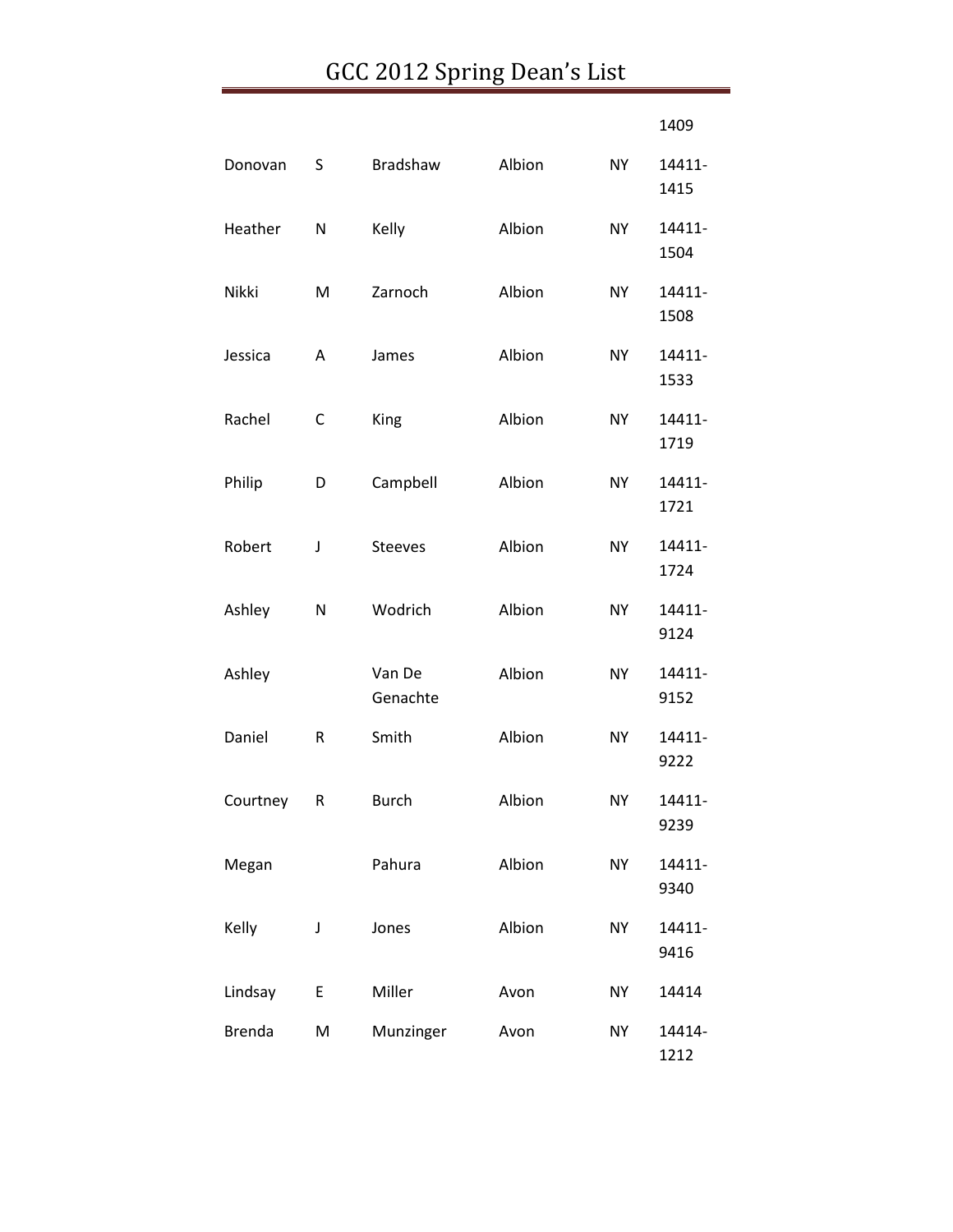| Lauren       | Α | Straight    | Avon      | <b>NY</b> | 14414-<br>1223 |
|--------------|---|-------------|-----------|-----------|----------------|
| Keyara       | D | Williams    | Avon      | <b>NY</b> | 14414-<br>1454 |
| Joshua       | M | Ernisse     | Avon      | <b>NY</b> | 14414-<br>9544 |
| Douglas      | S | Weber       | Avon      | <b>NY</b> | 14414-<br>9546 |
| Jacqueline   | M | Smith       | Bergen    | <b>NY</b> | 14416-<br>9317 |
| <b>Tracy</b> | L | Hanel       | Bergen    | <b>NY</b> | 14416-<br>9353 |
| Jill         |   | Sczepanski  | Bergen    | <b>NY</b> | 14416-<br>9358 |
| Karen        | К | Millspaugh  | Bergen    | <b>NY</b> | 14416-<br>9573 |
| Stephanie    | E | Fodge       | Bergen    | <b>NY</b> | 14416-<br>9705 |
| Tibreya      | N | Grace       | Brockport | <b>NY</b> | 14420          |
| Flor         | D | Solis-Yepez | Brockport | <b>NY</b> | 14420-<br>1128 |
| Jessica      | K | Flanders    | Brockport | NΥ        | 14420-<br>1206 |
| Molly        | E | Fuehrer     | Brockport | <b>NY</b> | 14420-<br>2064 |
| Jamie        | N | Hugelmaier  | Brockport | <b>NY</b> | 14420-<br>2107 |
| Colin        | D | DeHaven     | Brockport | <b>NY</b> | 14420-<br>2834 |
| Deborah      |   | Haines      | Brockport | <b>NY</b> | 14420-<br>9431 |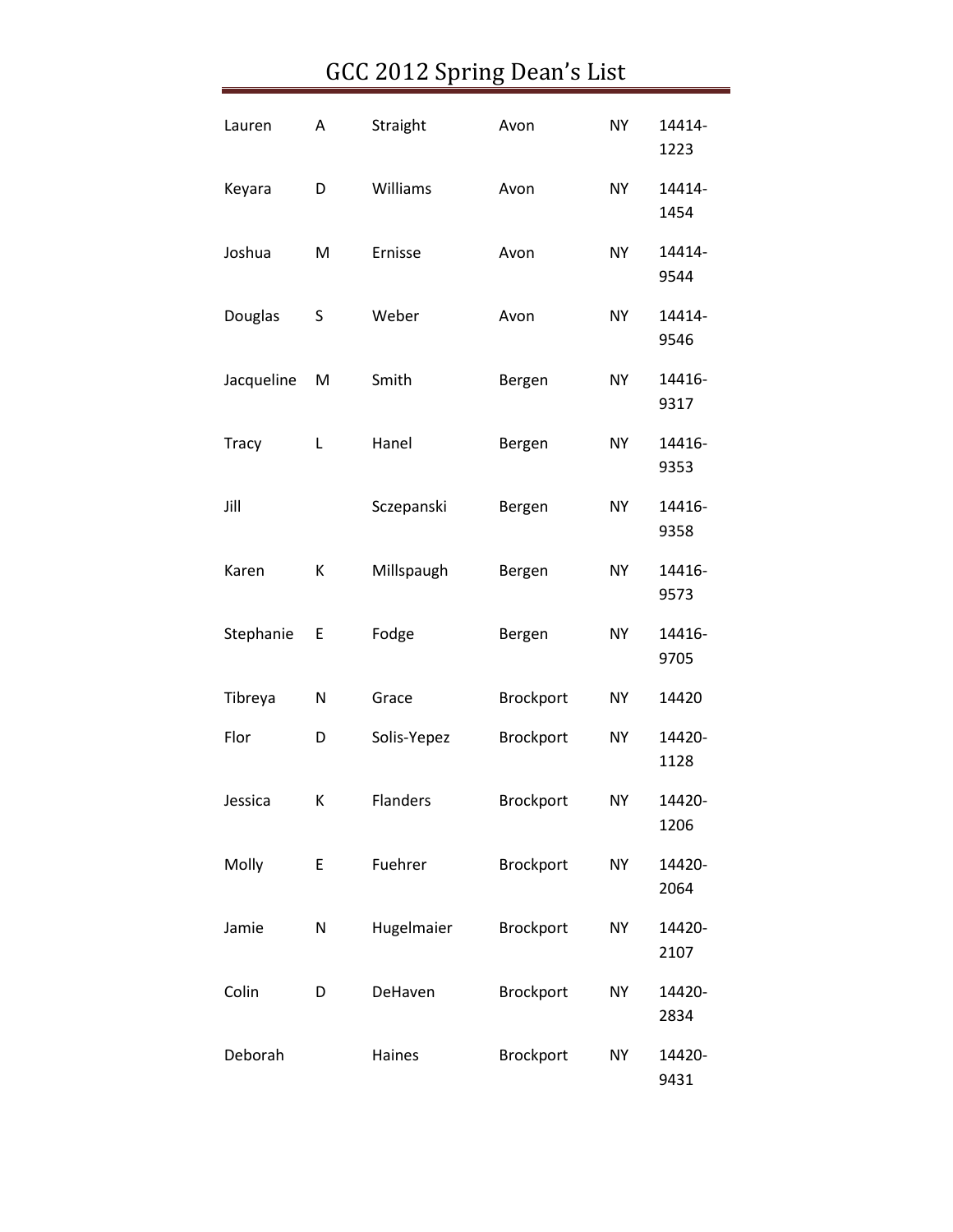| Kasandra     | $\mathsf{l}$ | Castaneda        | Brockport   | <b>NY</b> | 14420-<br>9443 |
|--------------|--------------|------------------|-------------|-----------|----------------|
| Velichka     |              | Wright           | Brockport   | <b>NY</b> | 14420-<br>9463 |
| Shawna       | M            | Smith            | Byron       | <b>NY</b> | 14422-<br>9516 |
| David        | M            | <b>Bartlett</b>  | Byron       | <b>NY</b> | 14422-<br>9532 |
| Theresa      | M            | Kaminski         | Byron       | <b>NY</b> | 14422-<br>9553 |
| Sylvanus     | Α            | Chupp            | Byron       | <b>NY</b> | 14422-<br>9556 |
| Michelle     | N            | Roberts          | Caledonia   | <b>NY</b> | 14423-<br>1113 |
| Hannah       | E            | Hare             | Caledonia   | <b>NY</b> | 14423-<br>9705 |
| Catherine    | M            | <b>Bundschuh</b> | Caledonia   | <b>NY</b> | 14423-<br>9722 |
| Robert       | J            | McKeever         | Canandaigua | <b>NY</b> | 14424-<br>1203 |
| <b>Brian</b> | н            | Sandore          | Farmington  | <b>NY</b> | 14425-<br>8924 |
| Courtney     | A            | Smith            | Farmington  | <b>NY</b> | 14425-<br>9501 |
| Paula        | Α            | <b>Mikols</b>    | Churchville | <b>NY</b> | 14428-<br>8908 |
| Kailey       | $\mathbf{I}$ | McGrath          | Churchville | <b>NY</b> | 14428-<br>9334 |
| Michelle     | Rene<br>е    | Reidel           | Churchville | <b>NY</b> | 14428-<br>9606 |
| Kaitlin      | M            | Pragle           | Conesus     | <b>NY</b> | 14435          |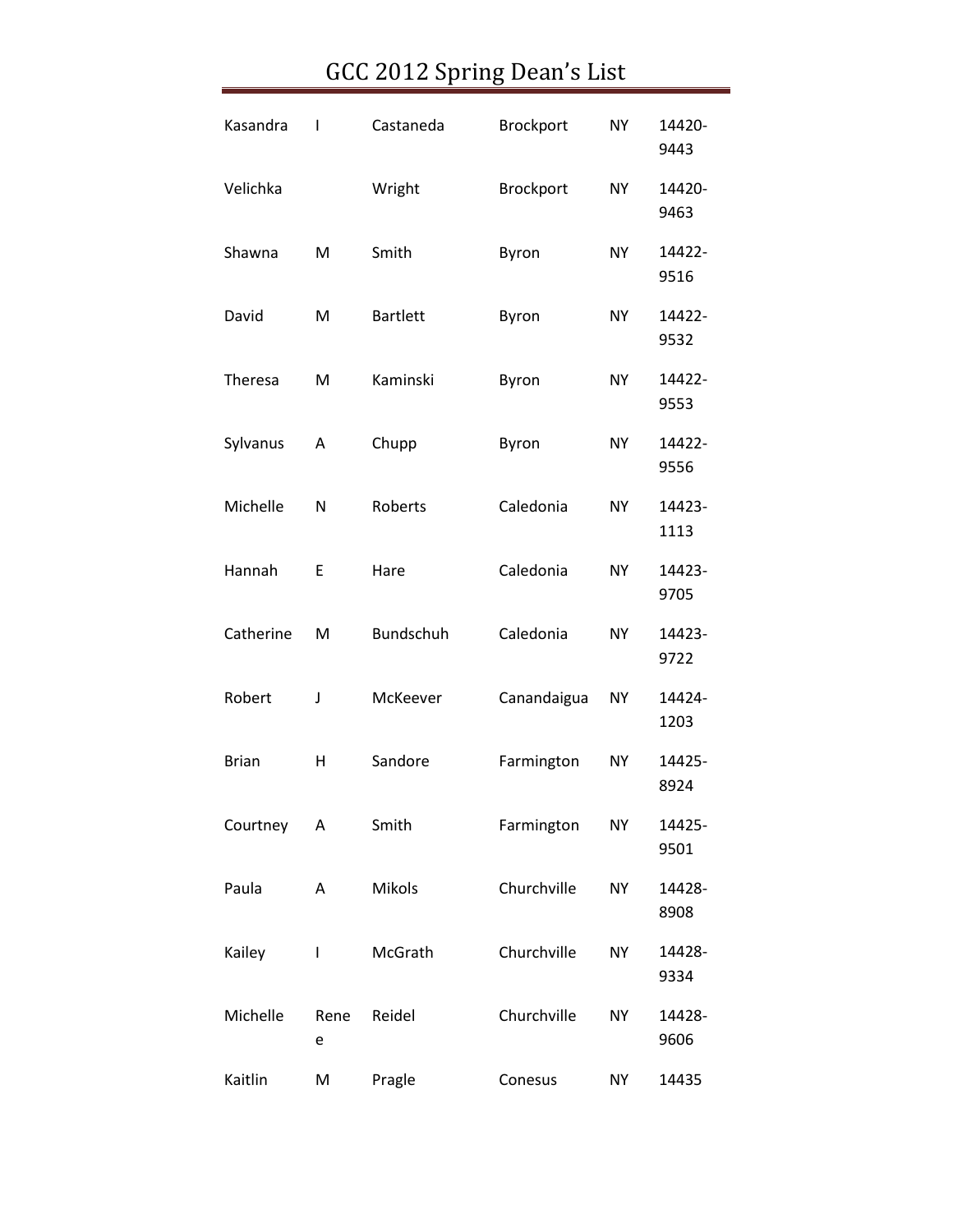| Margaret | $\begin{array}{c} \hline \end{array}$ | Szczesniak   | Conesus   | <b>NY</b> | 14435-<br>9324 |
|----------|---------------------------------------|--------------|-----------|-----------|----------------|
| Elijah   | А                                     | Hardy        | Conesus   | <b>NY</b> | 14435-<br>9592 |
| Ronald   | Г                                     | Beuter       | Dansville | <b>NY</b> | 14437-<br>1232 |
| Lyndsey  | N                                     | Provorse     | Dansville | <b>NY</b> | 14437-<br>1232 |
| Joie     | M                                     | Rosell       | Dansville | <b>NY</b> | 14437-<br>1250 |
| April    | M                                     | Curtis       | Dansville | <b>NY</b> | 14437-<br>1303 |
| Nathan   | C                                     | Woollett     | Dansville | <b>NY</b> | 14437-<br>1326 |
| Lisa     | L                                     | Little       | Dansville | <b>NY</b> | 14437-<br>1627 |
| Tammy    |                                       | Schledorn    | Dansville | <b>NY</b> | 14437-<br>1647 |
| Michael  | J                                     | Carey        | Dansville | <b>NY</b> | 14437-<br>1711 |
| Kenneth  | A                                     | Johnson      | Dansville | <b>NY</b> | 14437-<br>9449 |
| Trisha   | Г                                     | Bourgoine    | Dansville | <b>NY</b> | 14437-<br>9486 |
| Tara     |                                       | Schramm      | Dansville | <b>NY</b> | 14437-<br>9568 |
| Tina     | M                                     | <b>Burke</b> | Dansville | <b>NY</b> | 14437-<br>9710 |
| Holly    | J                                     | Gardner      | Dansville | <b>NY</b> | 14437-<br>9736 |
| Aaron    | C                                     | Sabin        | East      | <b>NY</b> | 14445-         |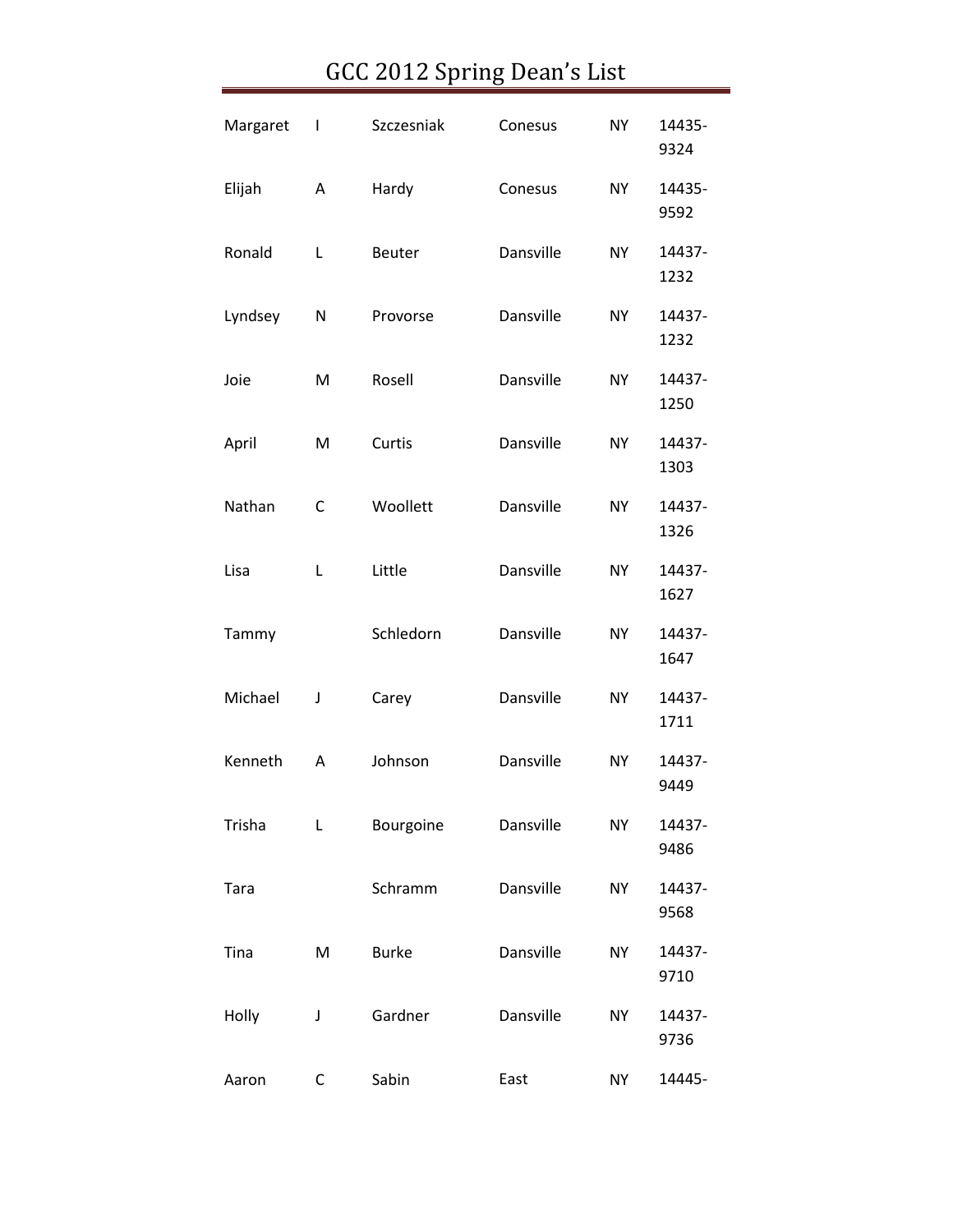|           |   |              | Rochester |           | 1800           |
|-----------|---|--------------|-----------|-----------|----------------|
| Daniel    | D | Millerd      | Fairport  | <b>NY</b> | 14450-<br>1540 |
| John      | R | Cyr          | Fairport  | <b>NY</b> | 14450-<br>8813 |
| Sandra    | J | Warters      | Geneseo   | <b>NY</b> | 14454-<br>1031 |
| Nicole    | E | Perry        | Geneseo   | <b>NY</b> | 14454-<br>1145 |
| Meghan    | Г | Smith        | Geneseo   | <b>NY</b> | 14454-<br>9509 |
| Ashley    | G | Campbell     | Geneseo   | <b>NY</b> | 14454-<br>9713 |
| Erica     | B | Shine        | Geneseo   | <b>NY</b> | 14454-<br>9713 |
| Stephanie |   | Ludlow       | Geneseo   | <b>NY</b> | 14454-<br>9717 |
| Valerie   | Α | Pruner       | Hamlin    | <b>NY</b> | 14464-<br>9403 |
| Chelsea   | M | Westurn      | Hamlin    | <b>NY</b> | 14464-<br>9538 |
| Alissa    | L | Grimm        | Hamlin    | <b>NY</b> | 14464-<br>9611 |
| Sherrie   | L | Wright       | Hilton    | <b>NY</b> | 14468-<br>1328 |
| Katherine | С | Norman       | Holley    | <b>NY</b> | 14470-<br>1012 |
| Kari      | L | Kingdollar   | Holley    | <b>NY</b> | 14470-<br>9027 |
| Kristina  | R | <b>Bates</b> | Holley    | <b>NY</b> | 14470-<br>9069 |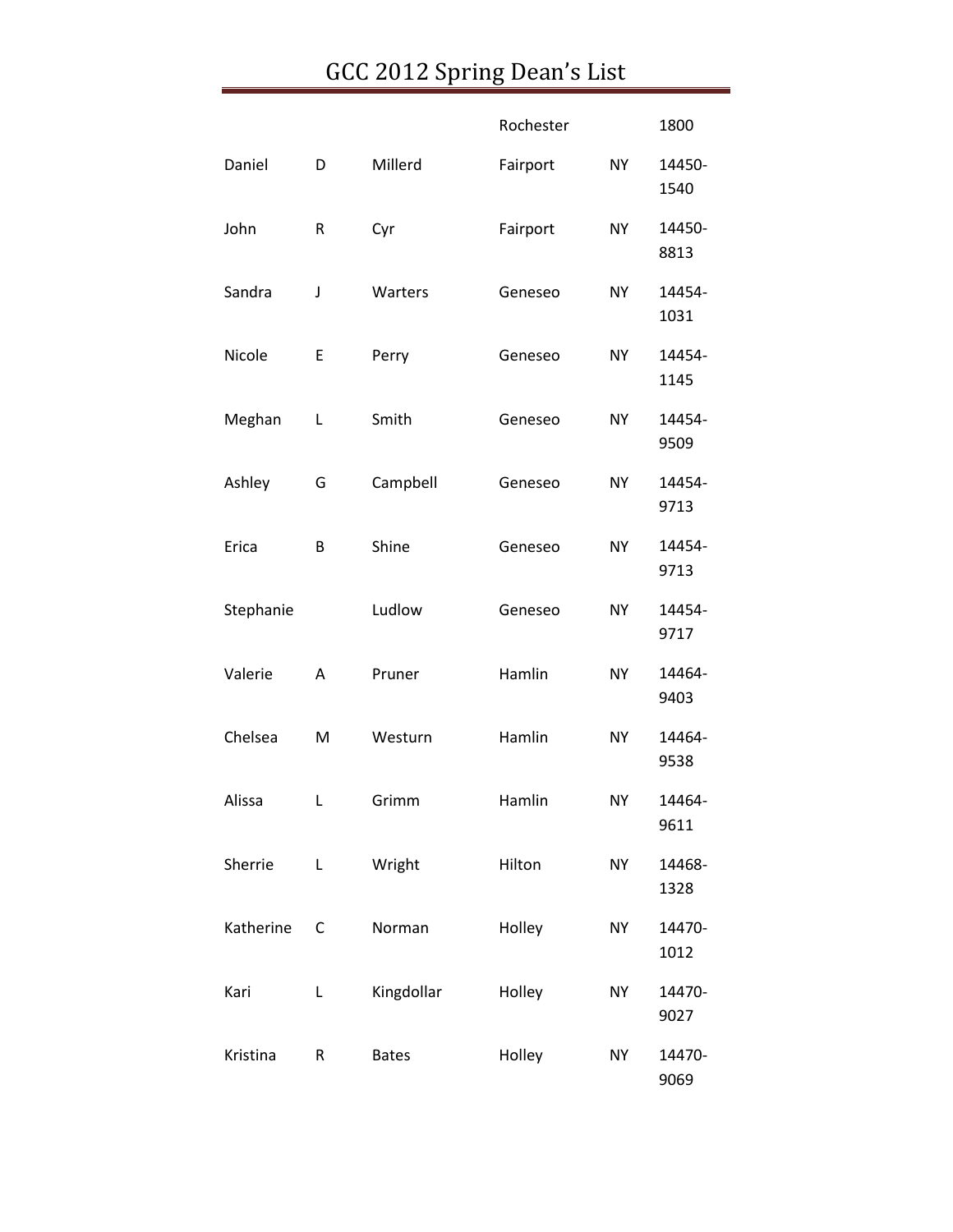| Mary          | P | <b>Buggie-Hunt</b> | Holley           | <b>NY</b> | 14470-<br>9324 |
|---------------|---|--------------------|------------------|-----------|----------------|
| John          | R | <b>Beckler</b>     | Holley           | <b>NY</b> | 14470-<br>9711 |
| Jacob         | Α | DeRose-Ladd        | Holley           | <b>NY</b> | 14470-<br>9725 |
| Donnalyn<br>n |   | Sullivan           | Holley           | <b>NY</b> | 14470-<br>9750 |
| Meagan        | E | Gaylord            | Holley           | <b>NY</b> | 14470-<br>9781 |
| Martha        | Α | Hoh                | Honeoye<br>Falls | <b>NY</b> | 14472-<br>1208 |
| <b>Miles</b>  | Τ | Hoh                | Honeoye<br>Falls | <b>NY</b> | 14472-<br>1208 |
| David         | M | Knab               | Honeoye<br>Falls | <b>NY</b> | 14472-<br>8906 |
| Sarah         | M | Lewis              | Kendall          | <b>NY</b> | 14476-<br>9611 |
| Kristen       | M | Ostrander          | Kendall          | <b>NY</b> | 14476-<br>9729 |
| Tricia        | M | Warren             | Kent             | <b>NY</b> | 14477-<br>9714 |
| Lori          | Ε | Miller             | Kent             | <b>NY</b> | 14477-<br>9726 |
| Rose          | M | Michaels           | Kent             | <b>NY</b> | 14477-<br>9734 |
| Nara          |   | <b>Brooks</b>      | Kent             | <b>NY</b> | 14477-<br>9749 |
| <b>Brandy</b> | M | Green              | Leicester        | <b>NY</b> | 14481-<br>9631 |
| Serena        | R | Cooke              | Leicester        | <b>NY</b> | 14481-         |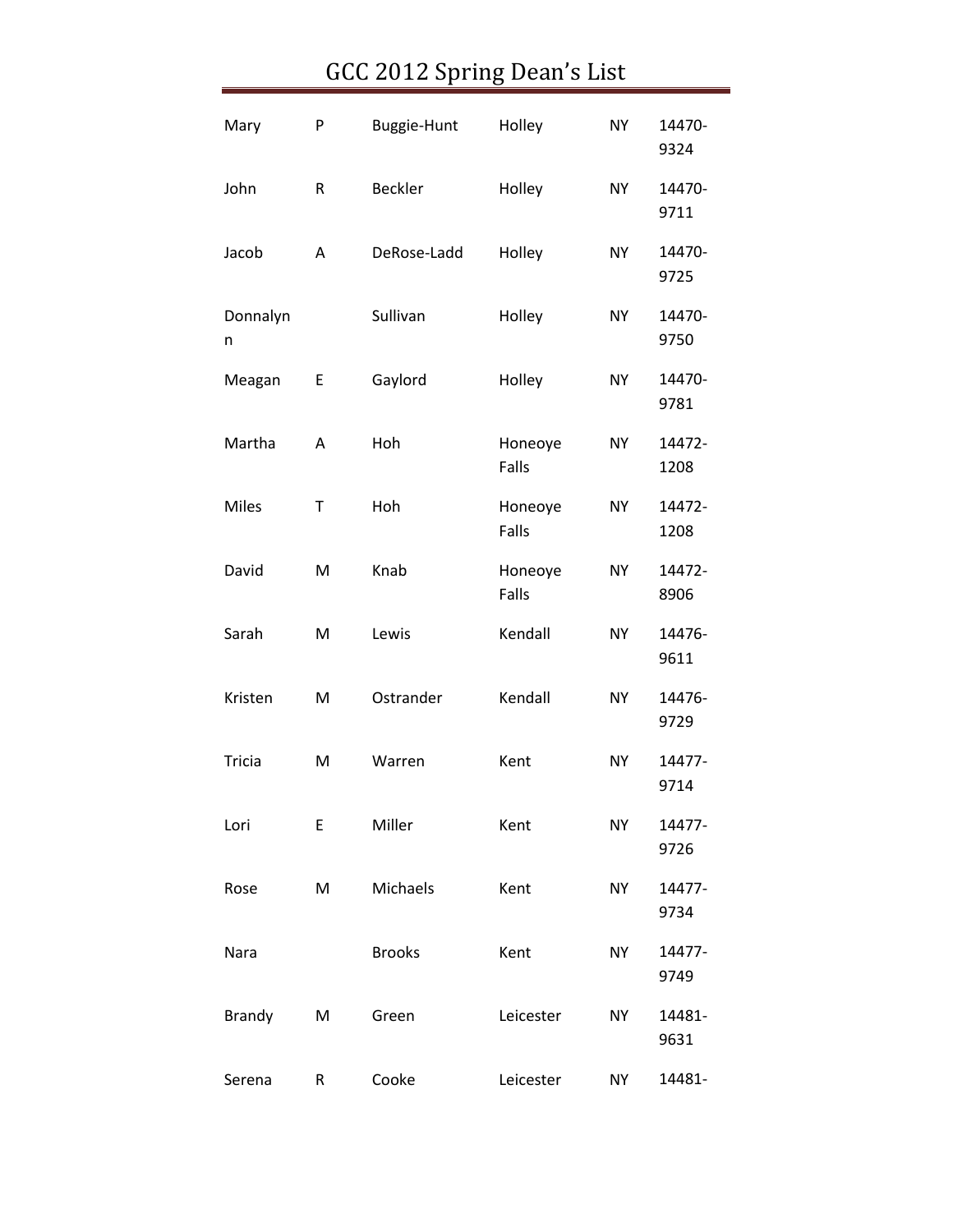|                |   |          |           |           | 9730           |
|----------------|---|----------|-----------|-----------|----------------|
| Belinda        | E | Ingraham | Leicester | <b>NY</b> | 14481-<br>9773 |
| Matthew        | W | Yacuzzo  | Le Roy    | <b>NY</b> | 14482          |
| Matthew        |   | Mead     | Le Roy    | <b>NY</b> | 14482-<br>1021 |
| Joeylyn        |   | Berl     | Le Roy    | <b>NY</b> | 14482-<br>1037 |
| Jeremy         | A | Tiede    | Le Roy    | <b>NY</b> | 14482-<br>1106 |
| <b>Bradley</b> | M | McVicker | Le Roy    | <b>NY</b> | 14482-<br>1110 |
| Lisa           | M | Horn     | Le Roy    | <b>NY</b> | 14482-<br>1242 |
| Phyllis        | Α | Washburn | Le Roy    | <b>NY</b> | 14482-<br>1243 |
| Lauryn         | M | Palmeri  | Le Roy    | <b>NY</b> | 14482-<br>1307 |
| Lisa           | M | Goodell  | Le Roy    | <b>NY</b> | 14482-<br>1321 |
| Wendy          | S | Shantz   | Le Roy    | <b>NY</b> | 14482-<br>1334 |
| Danielle       | G | Dempsey  | Le Roy    | <b>NY</b> | 14482-<br>1343 |
| Jordan         | B | Jackson  | Le Roy    | <b>NY</b> | 14482-<br>1370 |
| Angela         | C | Roster   | Le Roy    | <b>NY</b> | 14482-<br>9305 |
| Robin          | L | Easton   | Le Roy    | <b>NY</b> | 14482-<br>9719 |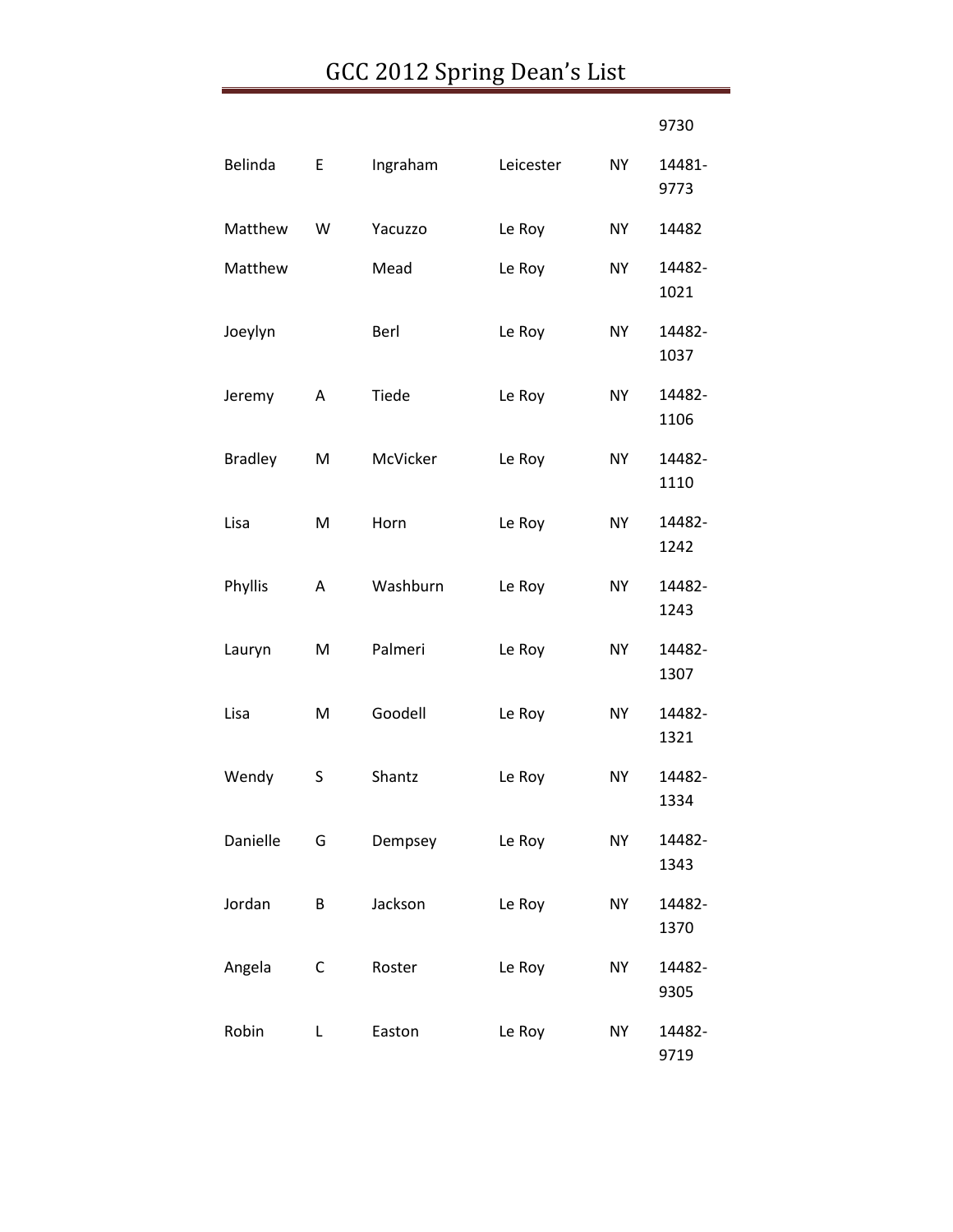| Kyle    | P | Canfield        | Le Roy  | <b>NY</b> | 14482-<br>9722 |
|---------|---|-----------------|---------|-----------|----------------|
| Kristie | Г | Barger          | Lima    | <b>NY</b> | 14485-<br>9543 |
| Rachel  | К | O'Grady         | Lima    | <b>NY</b> | 14485-<br>9568 |
| Shannon | К | O'Grady         | Lima    | <b>NY</b> | 14485-<br>9568 |
| Kelly   | S | Yanda           | Lima    | <b>NY</b> | 14485-<br>9625 |
| Anna    | Ε | Adams           | Lima    | <b>NY</b> | 14485-<br>9745 |
| Kirk    | E | Adams           | Lima    | <b>NY</b> | 14485-<br>9745 |
| Lisa    | M | Simmons         | Livonia | <b>NY</b> | 14487-<br>9202 |
| Adam    | R | Listman         | Livonia | <b>NY</b> | 14487-<br>9507 |
| Jessica | J | <b>Brisbane</b> | Livonia | <b>NY</b> | 14487-<br>9539 |
| Cecelia | R | <b>Drake</b>    | Livonia | <b>NY</b> | 14487-<br>9582 |
| Tera    | C | Benitez         | Livonia | <b>NY</b> | 14487-<br>9619 |
| Jose    | L | DiLenola        | Livonia | <b>NY</b> | 14487-<br>9634 |
| Patrick | К | Miskell         | Livonia | <b>NY</b> | 14487-<br>9739 |
| Kristie | Г | Sackoor         | Lyons   | <b>NY</b> | 14489-<br>9138 |
| Lindsey | Α | Bentley         | Macedon | <b>NY</b> | 14502-         |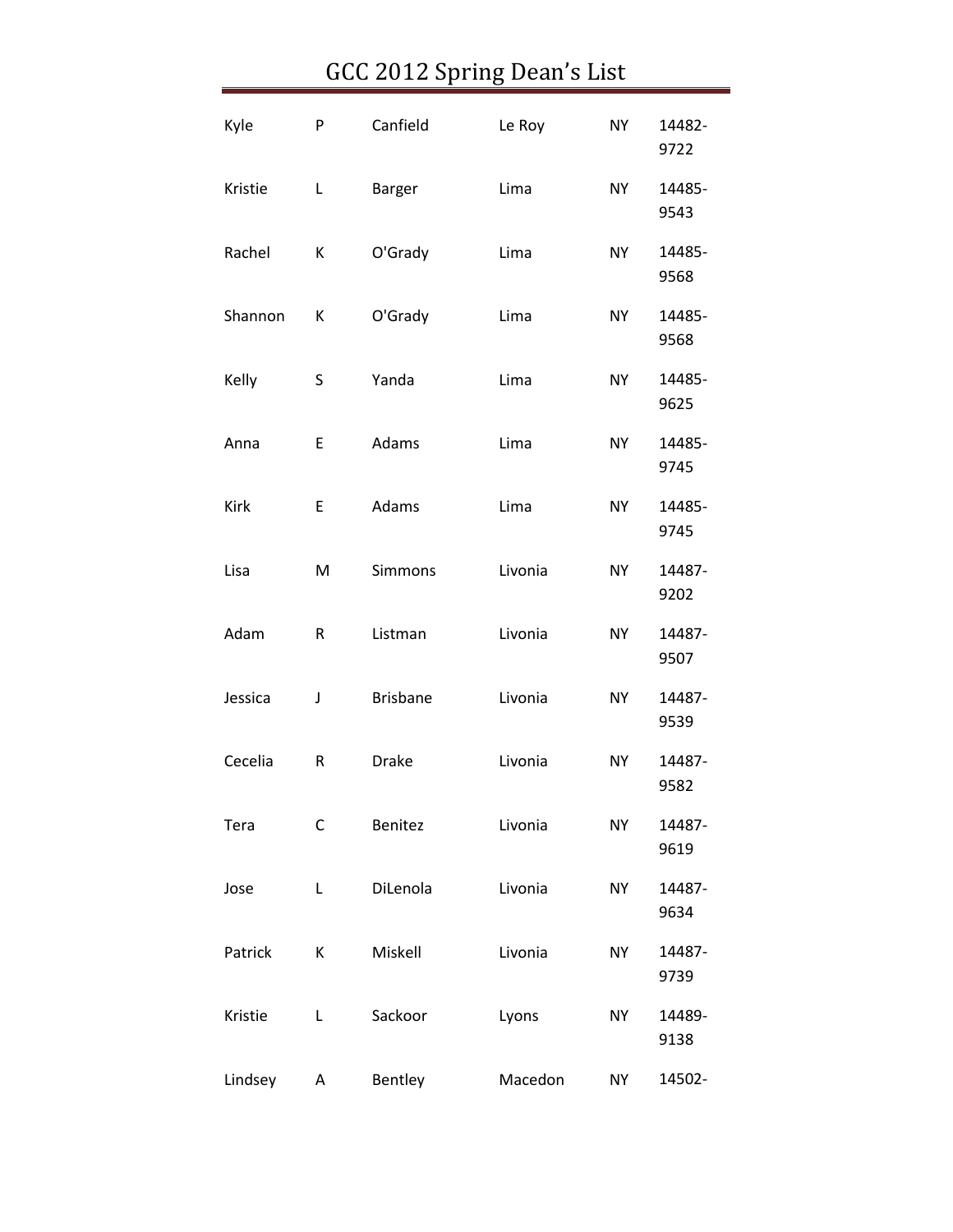|         |           | GCC 2012 Spring Dean's List |                        |           |                |
|---------|-----------|-----------------------------|------------------------|-----------|----------------|
|         |           |                             |                        |           | 9105           |
| Rachel  | Г         | Ebersole                    | Mount<br><b>Morris</b> | <b>NY</b> | 14510-<br>1247 |
| Jessica | L         | Crawford                    | Mount<br>Morris        | <b>NY</b> | 14510-<br>1318 |
| Julie   | M         | Crawford                    | Mount<br>Morris        | <b>NY</b> | 14510-<br>1318 |
| Donna   | J         | Wing                        | Mumford                | <b>NY</b> | 14511          |
| Nicole  | ${\sf R}$ | Heimberger                  | North Chili            | <b>NY</b> | 14514-<br>1224 |
| Joshua  | ${\sf R}$ | Correia                     | North Chili            | <b>NY</b> | 14514-<br>9746 |
| Rebecca | B         | Foss                        | North Chili            | <b>NY</b> | 14514-<br>9823 |
| Melissa | M         | Mann                        | Nunda                  | <b>NY</b> | 14517          |
| Evan    | J         | Pirrello                    | Nunda                  | <b>NY</b> | 14517          |
| Monica  | S         | Gayhart                     | Nunda                  | <b>NY</b> | 14517-<br>9756 |
| Lydia   | Α         | Zwierzynski                 | Pavilion               | <b>NY</b> | 14525          |
| Heather | M         | Barclay                     | Pavilion               | <b>NY</b> | 14525-<br>9342 |
| Peter   | D         | Sherman                     | Pavilion               | <b>NY</b> | 14525-<br>9523 |
| Richard | J         | Muolo                       | Perry                  | <b>NY</b> | 14530-<br>1139 |
| Valerie | M         | McClurg                     | Perry                  | <b>NY</b> | 14530-<br>1513 |
| Marcy   | Α         | Andrews                     | Perry                  | <b>NY</b> | 14530-<br>1537 |
| Amy     | L         | Fantacone                   | Perry                  | <b>NY</b> | 14530-         |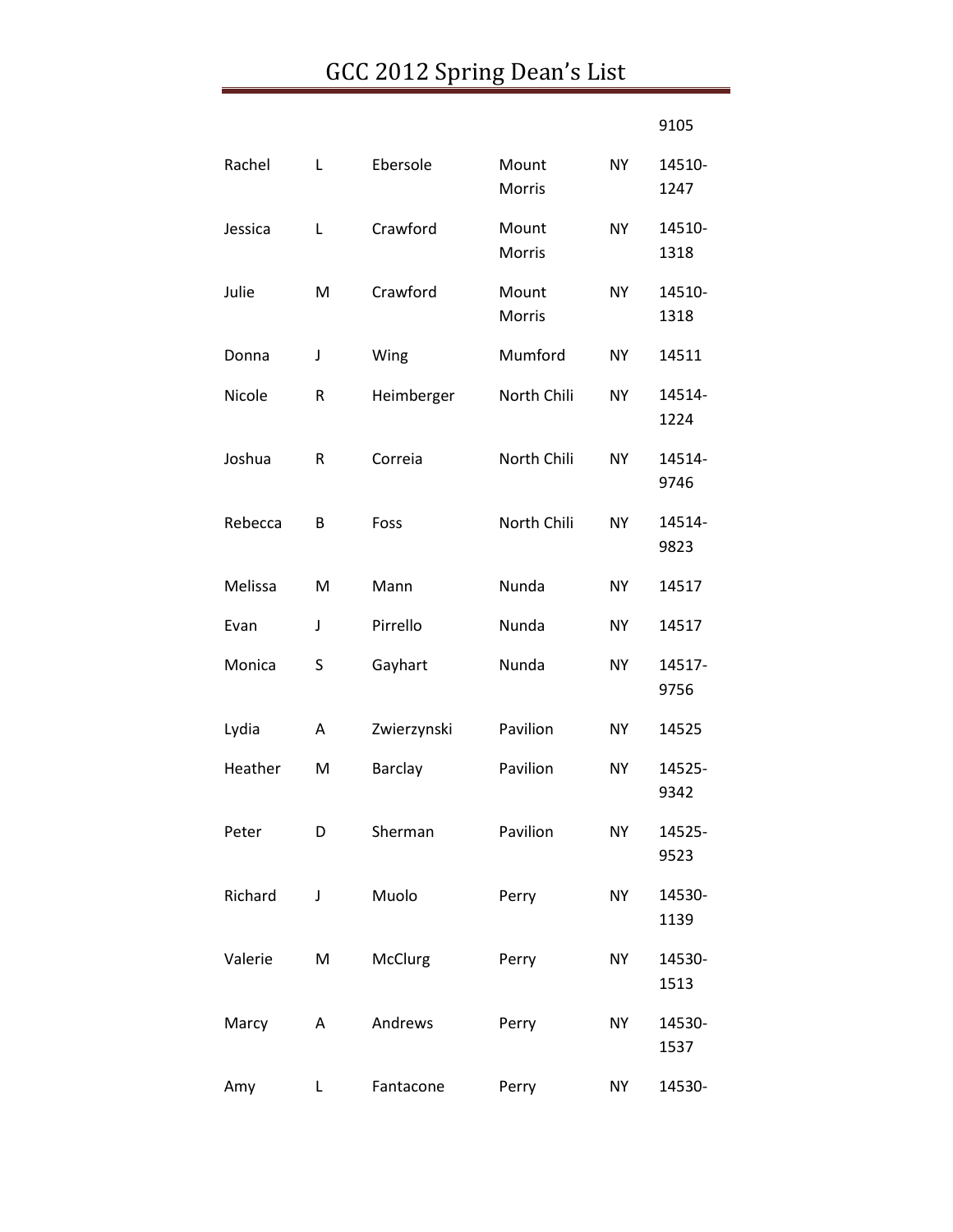|           |   |                 |                       |           | 9406           |
|-----------|---|-----------------|-----------------------|-----------|----------------|
| Wiliam    | P | Craft           | Perry                 | <b>NY</b> | 14530-<br>9738 |
| Melissa   | C | McGarvey        | Perry                 | <b>NY</b> | 14530-<br>9740 |
| Caleb     | J | Barefoot        | Piffard               | <b>NY</b> | 14533-<br>9734 |
| Jonathan  |   | <b>Barefoot</b> | Piffard               | <b>NY</b> | 14533-<br>9734 |
| Jerry     | J | Gambino         | Pittsford             | <b>NY</b> | 14534-<br>4616 |
| Kevin     | L | Holmes          | Portageville          | <b>NY</b> | 14536-<br>9718 |
| Melissa   |   | McChesney       | Scottsburg            | <b>NY</b> | 14545-<br>9709 |
| Timothy   | J | Vellekoop       | Scottsville           | <b>NY</b> | 14546-<br>1017 |
| Patricia  | J | Hart            | Scottsville           | <b>NY</b> | 14546-<br>1230 |
| Mark      | J | <b>DeCook</b>   | Seneca<br>Castle      | <b>NY</b> | 14547          |
| Kelly     | Α | Rogers          | <b>Silver Springs</b> | <b>NY</b> | 14550-<br>9779 |
| Stephanie | M | <b>Barone</b>   | Spencerport           | <b>NY</b> | 14559-<br>1855 |
| Rebecca   | M | Messore         | Spencerport           | <b>NY</b> | 14559-<br>2219 |
| Noah      |   | Bixby           | Spencerport           | <b>NY</b> | 14559-<br>9520 |
| Kristi    | A | Crandall        | Spencerport           | <b>NY</b> | 14559-<br>9555 |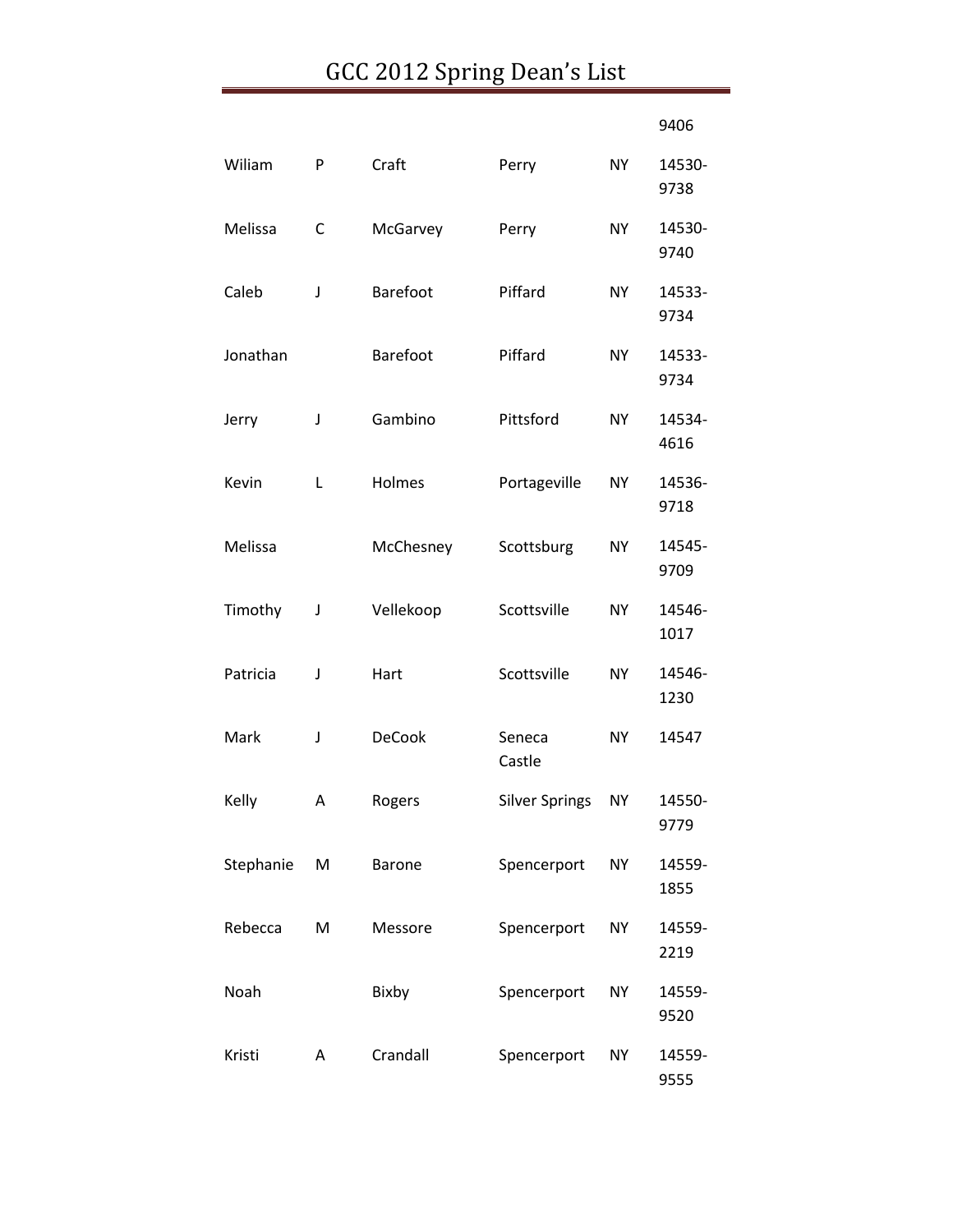| Rikki         | L | Voehringer  | Spencerport | <b>NY</b> | 14559-<br>9743 |
|---------------|---|-------------|-------------|-----------|----------------|
| April         | M | Siracusa    | Springwater | <b>NY</b> | 14560-<br>9648 |
| Joseph        | E | Murch       | Warsaw      | <b>NY</b> | 14569-<br>1115 |
| Rebecca       | S | Ferris      | Warsaw      | <b>NY</b> | 14569-<br>1460 |
| Michelle      | L | Goodenow    | Warsaw      | <b>NY</b> | 14569-<br>1463 |
| Lindsey       | I | Sachanowski | Warsaw      | <b>NY</b> | 14569-<br>1536 |
| Kimberly      | M | Natalie     | Warsaw      | <b>NY</b> | 14569-<br>9518 |
| <b>Tracy</b>  | Г | Weis        | Warsaw      | <b>NY</b> | 14569-<br>9702 |
| Melissa       | S | Furman      | Warsaw      | <b>NY</b> | 14569-<br>9705 |
| Julie         | L | <b>Beck</b> | Warsaw      | <b>NY</b> | 14569-<br>9725 |
| <b>Brenda</b> | J | Landino     | Wayland     | <b>NY</b> | 14572-<br>1132 |
| Kristy        | L | Loveland    | Wayland     | <b>NY</b> | 14572-<br>1326 |
| Miranda       | M | Gardner     | Wayland     | <b>NY</b> | 14572-<br>1405 |
| Lindsay       | К | Kubitz      | Wayland     | <b>NY</b> | 14572-<br>1406 |
| Heather       | M | Williams    | Wayland     | <b>NY</b> | 14572-<br>9356 |
| Kimberly      | Α | Pragle      | Wayland     | <b>NY</b> | 14572-         |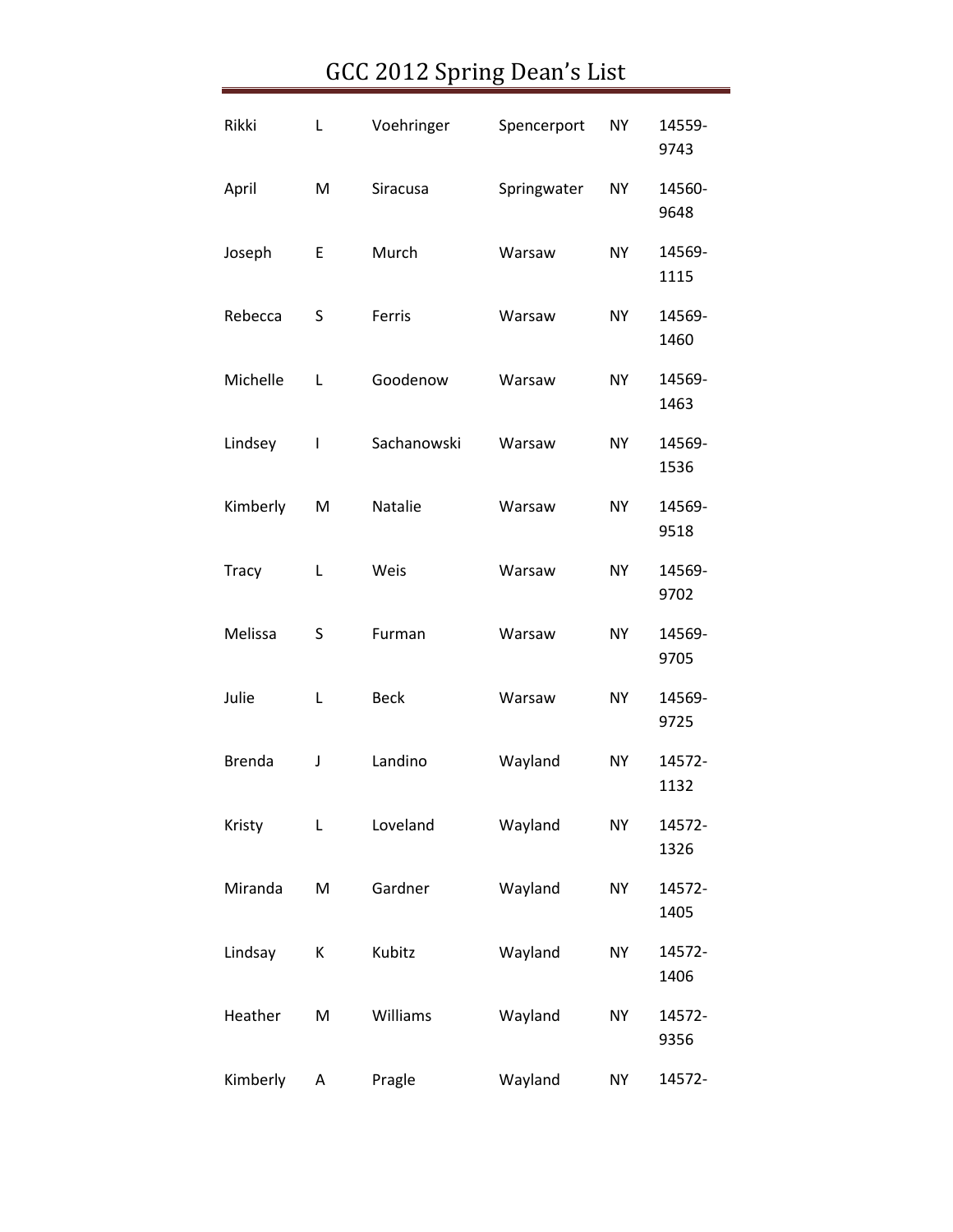|                |   |               |                   |           | 9400           |
|----------------|---|---------------|-------------------|-----------|----------------|
| Mariam         | J | Wheatcraft    | Wayland           | <b>NY</b> | 14572-<br>9548 |
| Carrie         | Α | Carney        | Wayland           | <b>NY</b> | 14572-<br>9588 |
| Joshua         | L | Mann          | Webster           | <b>NY</b> | 14580-<br>1937 |
| Amanda         | L | Hughes        | West<br>Henrietta | <b>NY</b> | 14586-<br>9709 |
| Marsha         | Ε | Leuer         | Wyoming           | NY        | 14591-<br>9570 |
| Jason          | A | <b>Dieter</b> | York              | <b>NY</b> | 14592          |
| Degloyde       | К | Poles         | Rochester         | <b>NY</b> | 14606-<br>1621 |
| Rebecca        |   | Hillig        | Rochester         | <b>NY</b> | 14606-<br>1707 |
| John           |   | Frewing       | Rochester         | <b>NY</b> | 14606-<br>2022 |
| <b>Brianna</b> | L | Forte         | Rochester         | <b>NY</b> | 14606-<br>3352 |
| Gyorgyi        |   | Drozdovski    | Rochester         | <b>NY</b> | 14606-<br>3835 |
| Glen           | M | Fridman       | Rochester         | <b>NY</b> | 14606-<br>4328 |
| Kimberly       | Α | Caranddo      | Rochester         | <b>NY</b> | 14606-<br>4642 |
| Alisa          | G | Chinelli      | Rochester         | <b>NY</b> | 14609-<br>1534 |
| Latoya         | D | Stevenson     | Rochester         | <b>NY</b> | 14609-<br>2202 |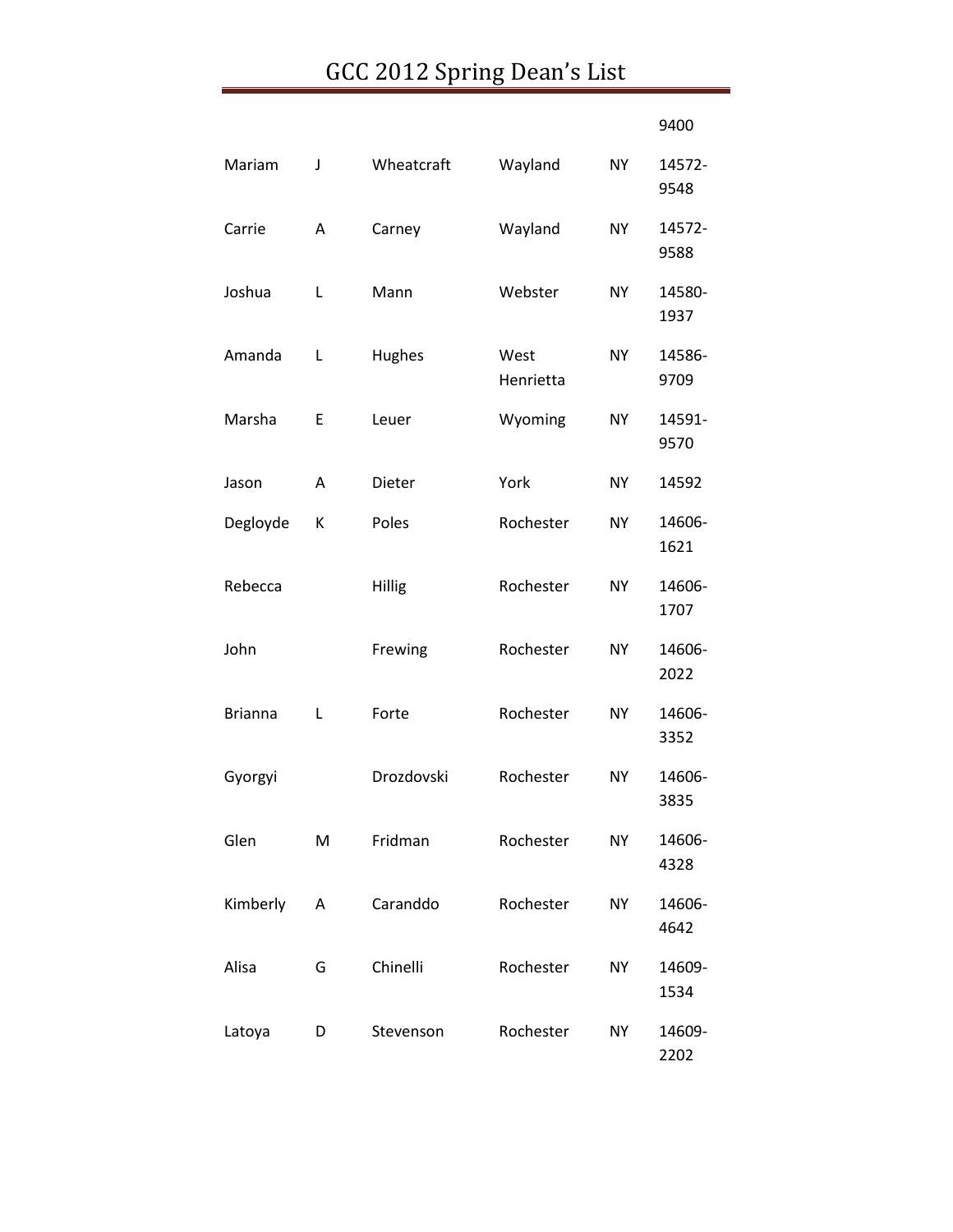| Jacob    | W         | Rouse          | Rochester | <b>NY</b> | 14609-<br>2310 |
|----------|-----------|----------------|-----------|-----------|----------------|
| Michael  |           | Gayden         | Rochester | <b>NY</b> | 14609-<br>4132 |
| Lauren   | Α         | Arquette       | Rochester | <b>NY</b> | 14611-<br>1642 |
| Latosha  |           | Greene         | Rochester | <b>NY</b> | 14611-<br>2911 |
| Robert   | н         | Illy           | Rochester | <b>NY</b> | 14612-<br>1033 |
| Niccele  | R         | St John        | Rochester | <b>NY</b> | 14612-<br>1206 |
| Ashley   | R         | Hamilton       | Rochester | <b>NY</b> | 14612-<br>4528 |
| Joshua   | E         | Munson         | Rochester | <b>NY</b> | 14616-<br>3108 |
| Shaun    | M         | Murphy         | Rochester | <b>NY</b> | 14616-<br>3742 |
| Emily    | Ε         | <b>Beattie</b> | Rochester | <b>NY</b> | 14617-<br>2454 |
| Vanessa  | Α         | Pata           | Rochester | NY.       | 14617-<br>5613 |
| Susannah | M         | Orr            | Rochester | <b>NY</b> | 14620-<br>2837 |
| Shedrick | J         | Wooden         | Rochester | <b>NY</b> | 14621-<br>3311 |
| Melissa  | A         | Cole           | Rochester | <b>NY</b> | 14621-<br>3625 |
| Kenisha  |           | Robinson       | Rochester | <b>NY</b> | 14621-<br>4455 |
| Justin   | ${\sf R}$ | Kent           | Rochester | <b>NY</b> | 14622-         |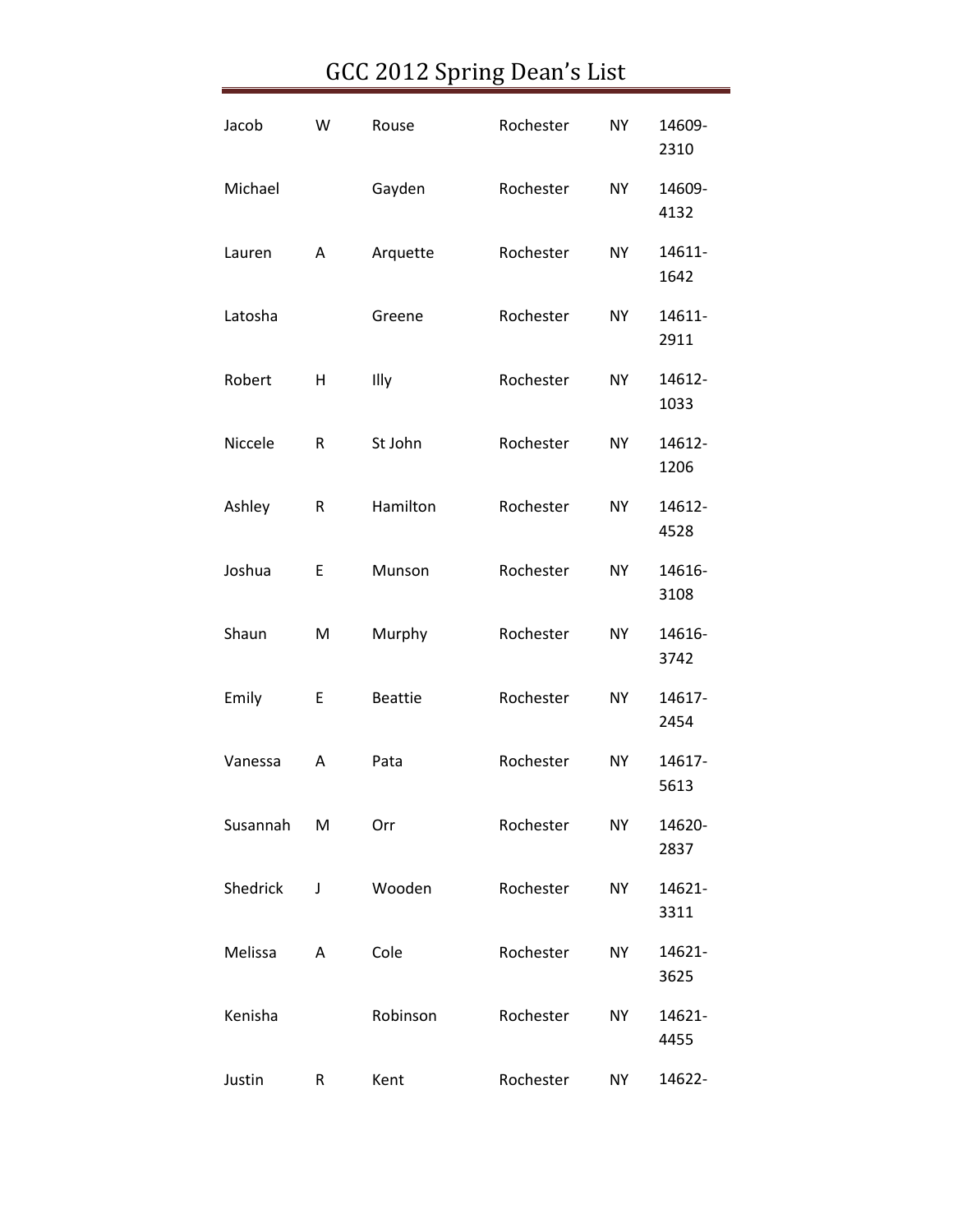|              |   |                 |            |           | 3134           |
|--------------|---|-----------------|------------|-----------|----------------|
| Derek        | J | Jasak           | Rochester  | <b>NY</b> | 14623-<br>1951 |
| Sharon       | К | Freeman         | Rochester  | <b>NY</b> | 14624-<br>1008 |
| Rebecca      | Α | Wardman         | Rochester  | <b>NY</b> | 14624-<br>1114 |
| Amy          | Г | Pschierer       | Rochester  | <b>NY</b> | 14624-<br>2150 |
| Teri         | Г | Willard         | Rochester  | <b>NY</b> | 14624-<br>3905 |
| David        | M | Bellanca        | Rochester  | <b>NY</b> | 14624-<br>4002 |
| Joshua       | M | Richardson      | Rochester  | <b>NY</b> | 14624-<br>4117 |
| Stacy        | Α | McCurn          | Rochester  | <b>NY</b> | 14624-<br>4549 |
| Sarah        | E | Reinbold        | Fillmore   | <b>NY</b> | 14735-<br>8670 |
| Richard      | W | Seitz           | Rushford   | <b>NY</b> | 14777-<br>9712 |
| Angelina     | M | Hoppough        | Atlanta    | <b>NY</b> | 14808-<br>9716 |
| Tyler        | L | Brown           | Belmont    | <b>NY</b> | 14813-<br>9783 |
| Andrew       | J | Dennis          | Cameron    | <b>NY</b> | 14819-<br>9728 |
| Hollee       | N | <b>Bradshaw</b> | Canaseraga | <b>NY</b> | 14822-<br>0009 |
| <b>Tracy</b> | M | Scott           | Canaseraga | <b>NY</b> | 14822-<br>9709 |